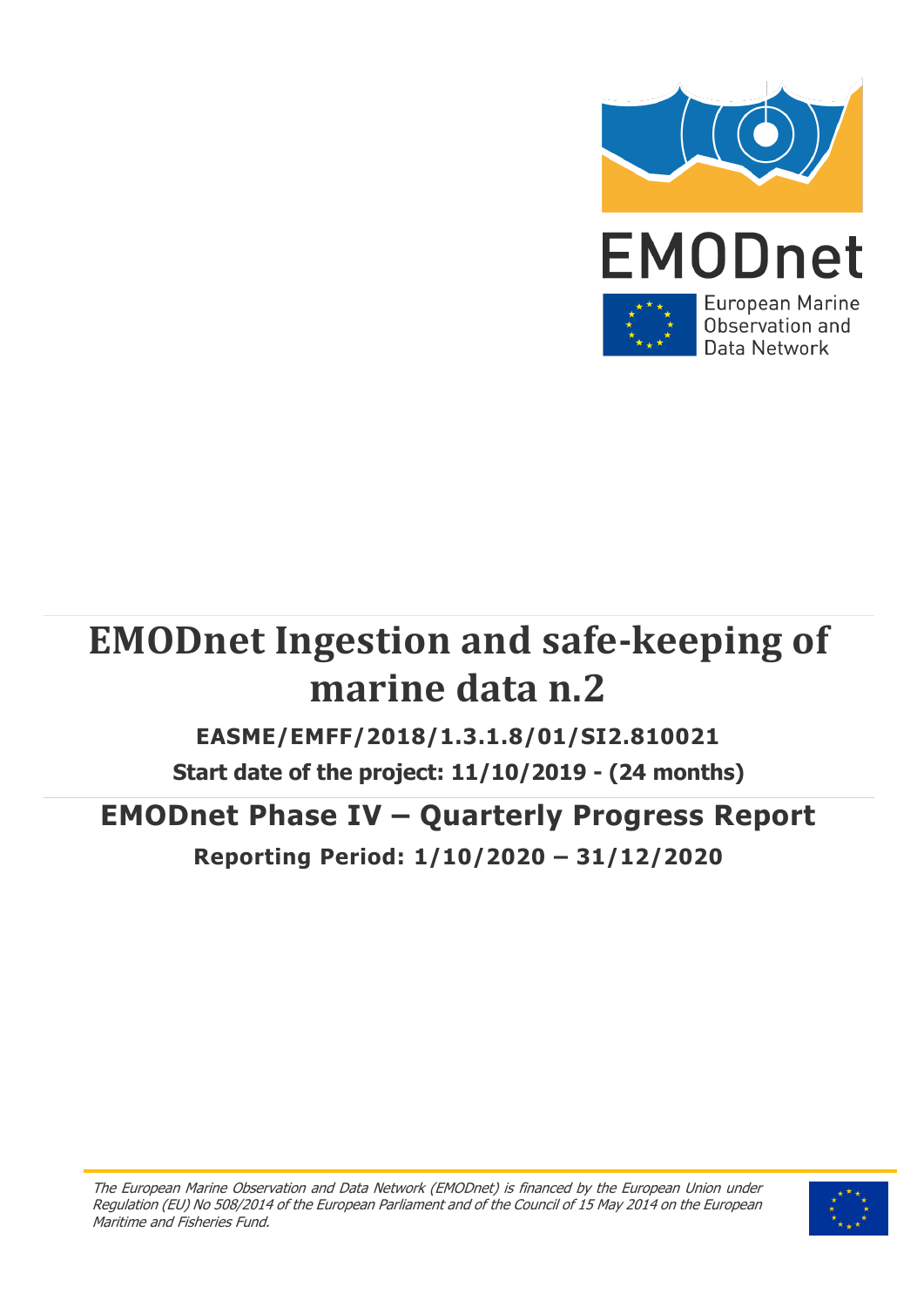

### **Contents**

| 3. User feedback (Contact Us form, online chat & other communication |  |
|----------------------------------------------------------------------|--|
|                                                                      |  |
|                                                                      |  |
|                                                                      |  |

### **Disclaimer**

The information and views set out in this report are those of the author(s) and do not necessarily reflect the official opinion of the EASME or of the European Commission. Neither the EASME, nor the European Commission, guarantee the accuracy of the data included in this study. Neither the EASME, the European Commission nor any person acting on the EASME's or on the European Commission's behalf may be held responsible for the use which may be made of the information.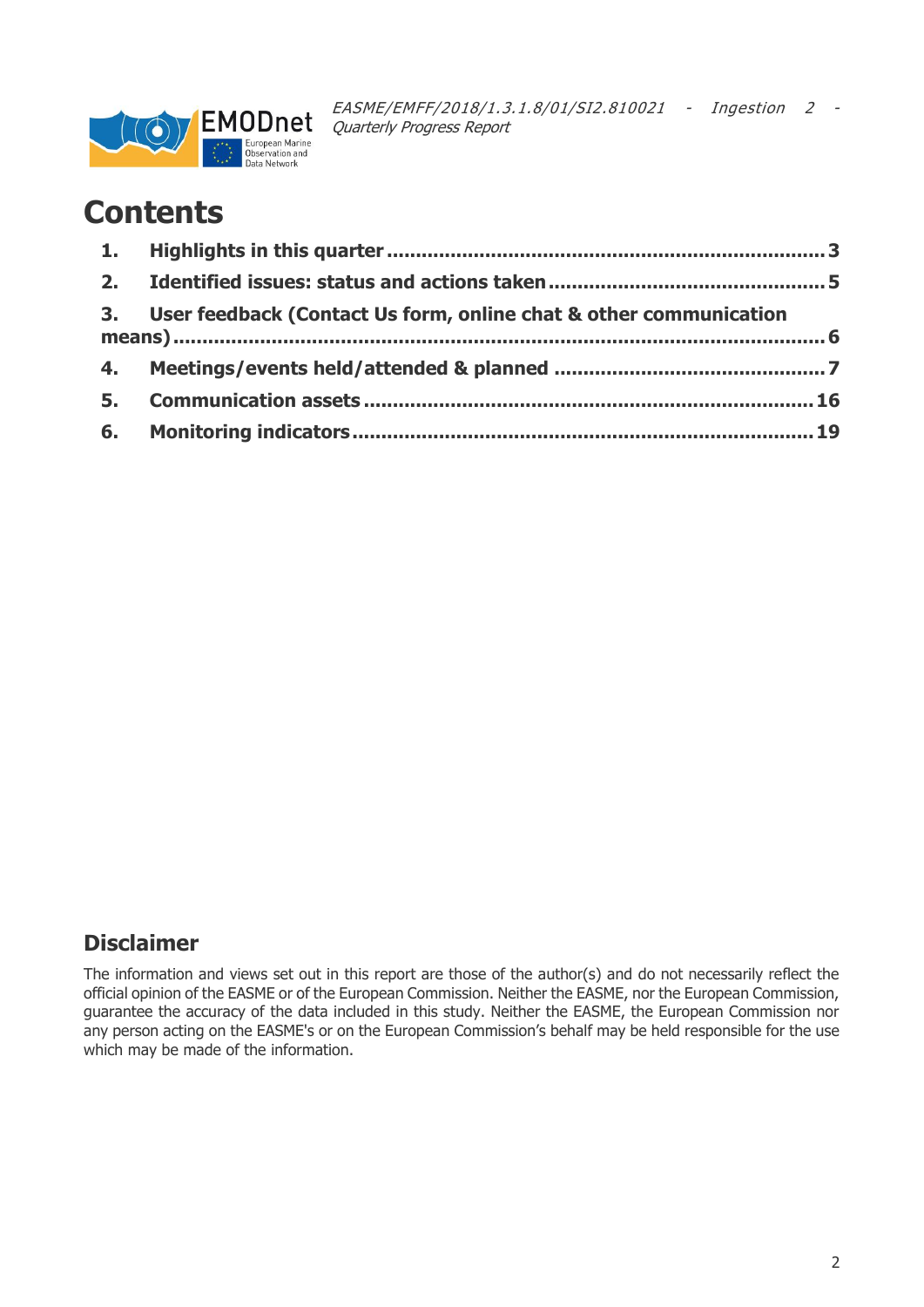

### <span id="page-2-0"></span>**1. Highlights in this quarter**

#### **Task 1**. **Maintain and further develop the existing web portal and its services:**

The EMODnet Ingestion portal has been maintained in the reporting period, whereby also care is taken that all services keep functioning as required, while also bugs were fixed and improvements implemented. As part of harmonisation of the EMODnet visualization, changes were made to the width of the topbar and the menu of the lower bar of the EMODnet Ingestion website.

#### **Task 2**. **Implement pathways for delivering data to final repositories, on condition that they are made freely available and that open access to the data is ensured:**

EMODnet Ingestion 2 has a network of 50 data centres which act as 'assigned data centres' for processing received data submissions. In the reporting period 32 new submissions have been recorded of which 21 are SEANOE entries. For the new submissions, data centres have been assigned. Moreover, HCMR as scientific coordinator has interacted with several data centres to progress with the processing and publishing process which has resulted in 47 phase I publications and 33 phase II publications. More details about population can be found in Chapter 6.

Most common interactions concern the change of the Data Centre contact person responsible for a submission due to retirement, internal institutional change of roles or movement of the person to another Organization. More than 55 such reassignments took place in this reporting period. For that purpose, a new module called "Re-Assignment" has been developed allowing the appropriate Data Centre persons to make these changes on their own and not addressing the request to the administrators of the service. This module is now in test mode. There was also a close cooperation with IFREMER as publisher of the SEANOE entries, because these submissions sometimes needed special treatment such as fixes of the noncomplete file transfer in case of big data, to correct wrong licenses (to open data licenses), or to delete SEANOE submissions when their data already existed in EMODnet portals. Some data centres were not yet familiar with the management of the marine litter, biological or other kind of data from the Data Centre level up to their publishing at the EMODnet central and thematic portals, and in such cases proper guidance was given.

#### **Task 3**. **Facilitate machine-to-machine transfers:**

Progress was made in the cooperation between EMODnet Ingestion and EMODnet Physics towards identifying and convincing more Near Real Time operational oceanography sources (operators, platforms, sensors) to get connected to the European ocean data exchange which is organised together with CMEMS-INSTAC for NRT data and SeaDataNet for archived data. The following datasets were are added/linked and are available under the EMODnet Physics and EMODnet Physics ERDDAP catalogue:

- Rivers:
	- o PoRiver (Italy), MinoTeaenponteareas, MinoOurense, CallosaDeEnsarriaAlgar, FuenteDelBanoPalancia, HuertoDeMuletJucar, LaPresaDeVillarrealMijares, LaPresaTuria, VillalongaSerpis (Spain)
- Sea Level
	- o Fast data from University of Hawaii Sea Level Center
	- o JRC Tsunami Alert Device network the first package of TAD stations (7 stations @08/01/2020) data is start flowing into the system
- Marine Institute SmartBay observatory

#### **Task 4**. **Operate a help-service for users to provide their data in the most appropriate format:**

The portal has a service-desk, which is operated on working days. Users can either email their questions or ask for a call back. Emails are sent to a generic service desk mailbox. All queries are saved and tracked in the Open-source Ticket Request System (OTRS), allowing providing statistics on the questions received. Recorded queries are analysed in order to elaborate a Frequently Asked Questions (FAQ) page at the portal. In the reporting period a total of 3 questions were received and answered. Details can be found in Chapter 3.

#### **Task 5**. **Allow providers of data to track the progress of their data from submission through to their storage in a repository:**

Data providers can follow the processing of their data submissions in the Submission Service, which is done in several steps each indicated by a status field. Data providers are contacted by assigned data centres, in case there are additional questions about the ingested data sets. Moreover, a dynamic exchange was established between the SeaDataNet SEANOE data citing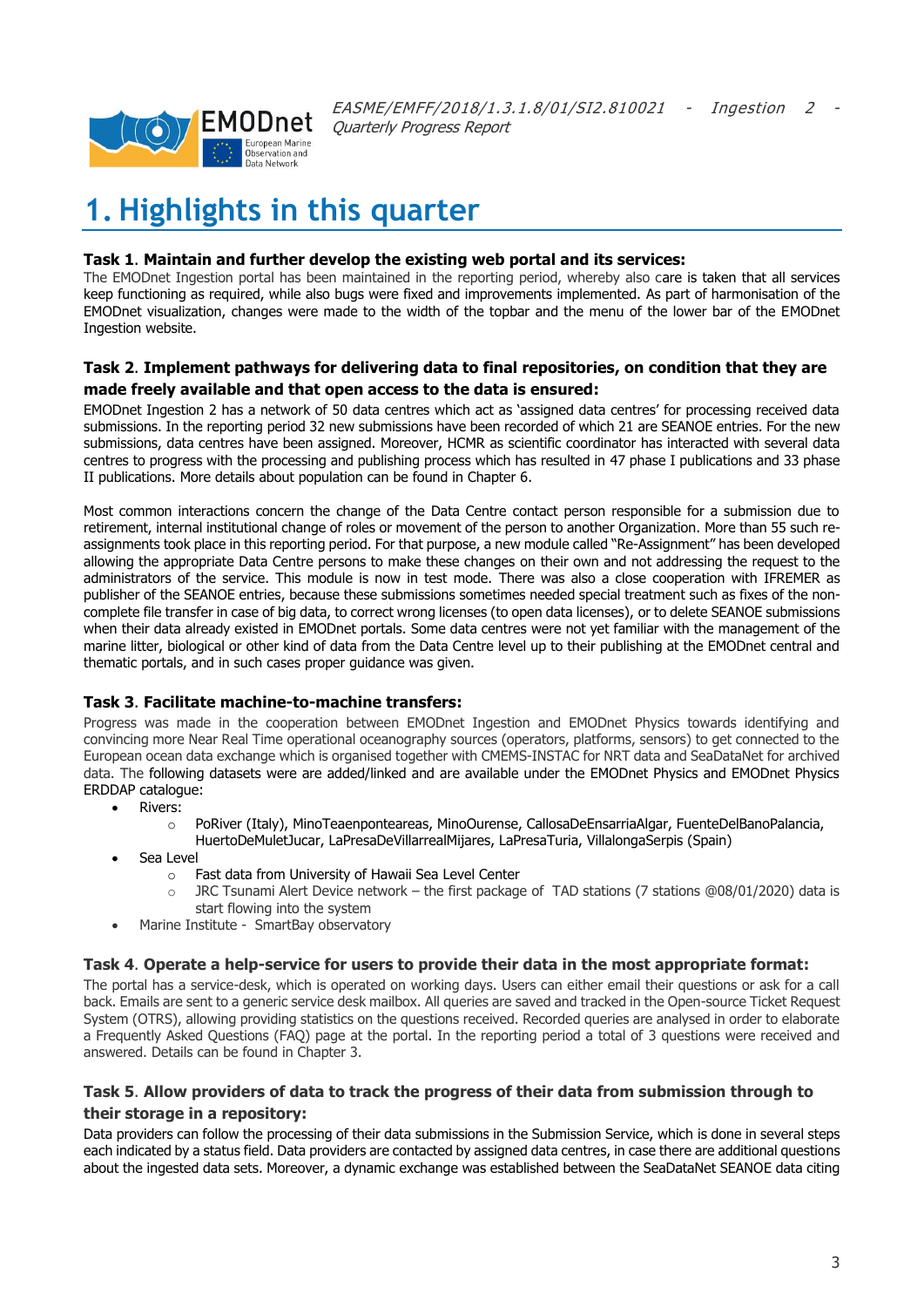

service and EMODnet Ingestion service, resulting in additional scientific data submissions which can be elaborated for use in EMODnet.

#### **Task 6**. **Include a "data wanted" function that allows users seeking certain types of information to specify their needs:**

This function is offered by the Data Wanted service which facilitates users to submit post-its, which are then matched with published datasets. Users will receive alert messages every time new matches have been established.

#### **Task 7**. **Participate in discussions with EMODnet partners in order to improve the efficiency of the whole collection, assembly and dissemination process. Including participating to EMODnet Steering Committee meetings and EMODnet stakeholder conferences:**

Coordination mostly took place by e-mail and short web conferences, and a full project group meeting was joined by all partners of the consortium at the begin of the reporting period. The EMODnet Ingestion 2 consortium also comprises the coordinators of each of the thematic lots, which allows for tuning with their project activities. The coordination team participated in the EMODnet Steering Committee and TWG meetings.

#### **Task 8**. **Maintain a summary record of data delivered:**

This function is offered by the View Submissions service. Each completed submission is migrated to that service for publishing as part of a discovery and access service. Distinction is made in phase I and II which has been added as a new search facet. Editing activities take place aimed at replacing so-called orphan data for organisations from free text into controlled EDMO terms and orphan data for projects into controlled EDMERP terms in order to improve the integrity and richness of the metadata. See Chapter 6 for statistics.

#### **Task 9**. **Engage in outreach activities towards significant holders of marine data whose data are not already available:**

Several events were cancelled / postponed due to COVID-19 while others went to remote mode. Despite these difficulties, multiple meetings and web presentations have taken place which are instrumental for increasing data submissions. These events and meetings are listed in Chapter 4. For instance, EMODnet-Ingestion was promoted and presented by RBINS at the World Ocean Council Sustainable Ocean Summit, session on the U.N. Decade of Ocean Science - Data Collection and sharing by industry (more information in the December EMODnet Newsletter). The PPT aiming at the business sector was jointly prepared with the EMODnet Secretariat and is available to partners on the EMODnet forum.

Data centres have been requested by partner RBINS to analyse again their national situation and identify potential data sources of possible interest to EMODnet which then can be used as lists for follow-up. Each data centre was sent an excel survey form and a guidance note with lessons learnt and useful hints. The reported national overviews have been collated by RBINS in an inventory with indication of themes and assessment of potential (low, medium, high). The full inventory of 343 entries has been included as an Annex in the Interim Report, which was submitted 11 November 2020.

Furthermore, RBINS started activities for updating and expanding the material as used for promoting EMODnet Ingestion. The ideas were discussed at the Plenary Project meeting and are to be worked out in the coming months, tuning with the EMODnet Secretariat. Ideas concern: 1) updating leaflets; 2) new stickers; 3) updating the EMODnet Ingestion movie, in particular with achieved results in numbers and examples; 4) A0 poster; 5) pins; and 6) Digital background for web conferences. For the movie already a draft scenario and script were prepared as addendum and with the production studio a release in early April 2021 was discussed. The new A0 poster design has been posted on the EMODnet Portal in October 2020. Identification of new cases for presentation on the updated leaflet was done in December 2020. A survey will be sent early January 2021 to inform the needs of partners for outreach material (poster, reprint of stickers, leaflets, pins) and place the production order accordingly before dissemination to all partners. The digital backgrounds for web conferences were also uploaded on the forum in October 2020 and used for subsequent meetings. See also Chapter 5.

#### **Task 10**. **Service continuity:**

Coordination of the consortium is undertaken by MARIS and HCMR to ensure the continuity of the EMODnet Ingestion portal and its array of services. End September – begin October the EMODnet Ingestion 2 plenary meeting was organised over 2 days with all partners. In November 2020 the annual Interim Report was produced and submitted, which was accepted by EASME in December 2020, followed by payment of the 1st invoice. Since then, MARIS has informed and requested all partners to submit their invoices for payment.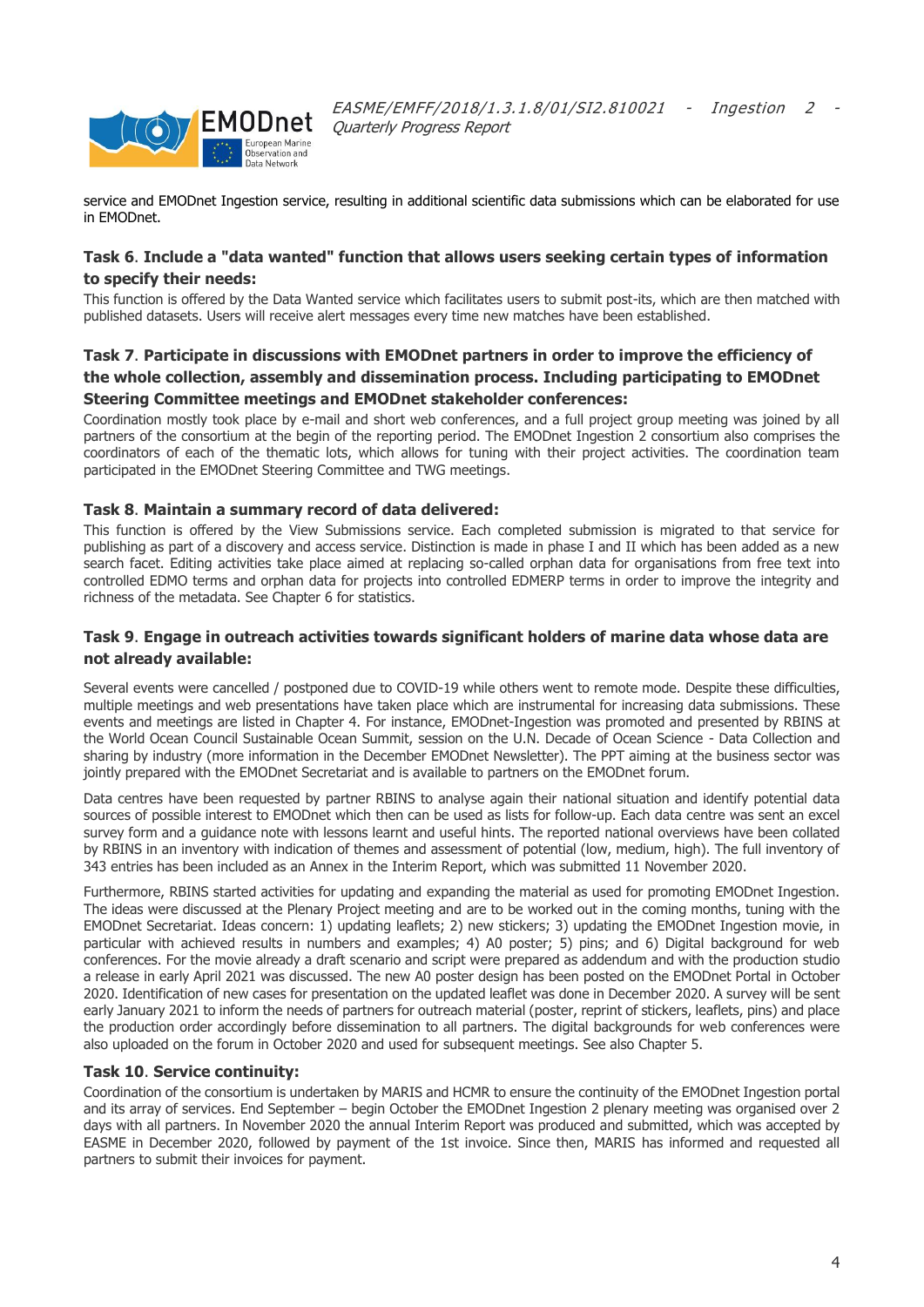

### <span id="page-4-0"></span>**2.Identified issues: status and actions taken**

| A. Priority issues identified and communicated by EASME/ DG MARE/<br><b>SECRETARIAT</b>                                                             |                                     |                                                                                                                                                                              |          |  |  |
|-----------------------------------------------------------------------------------------------------------------------------------------------------|-------------------------------------|------------------------------------------------------------------------------------------------------------------------------------------------------------------------------|----------|--|--|
| Priority issue                                                                                                                                      | <b>Status</b><br>(Pending/Resolved) | Action(s) taken /<br>remaining actions<br>planned                                                                                                                            | Date due |  |  |
| Connect EMODnet Ingestion to Matomo<br>for web statistics                                                                                           | Done                                | Both the main portal as the<br>subservice<br>for<br>data<br>submissions have<br>heen<br>registered with EMODnet<br>MATOMO service.                                           |          |  |  |
| Consider the implementation of an<br>compliant Catalogue<br><b>INSPIRE</b><br>Service for the Web (CSW) for for<br>the datasets submission database | Done                                | MARIS had a discussion with<br><b>EMODnet Secretariate about</b><br>the why and feasibility of this<br>Following<br>action.<br>the<br>discussion, the action was<br>dropped. |          |  |  |
| Consider how to promote the use of<br>the 'data wanted' function as use is<br>very limited.                                                         | Pending                             | No action yet.                                                                                                                                                               |          |  |  |
|                                                                                                                                                     |                                     |                                                                                                                                                                              |          |  |  |
|                                                                                                                                                     |                                     |                                                                                                                                                                              |          |  |  |
|                                                                                                                                                     |                                     |                                                                                                                                                                              |          |  |  |

|                                                                                                                                       | B. Issues / challenges identified by the thematic assembly group itself |                                                                                                                                                                                                                                                                                           |            |  |  |  |  |
|---------------------------------------------------------------------------------------------------------------------------------------|-------------------------------------------------------------------------|-------------------------------------------------------------------------------------------------------------------------------------------------------------------------------------------------------------------------------------------------------------------------------------------|------------|--|--|--|--|
| (Priority) issue / challenge                                                                                                          | <b>Status</b><br>(Pending/Resolved)                                     | Action(s) taken /<br>remaining actions<br>planned                                                                                                                                                                                                                                         | Date due   |  |  |  |  |
| Awareness and fostering a more open<br>and collaborative environment sharing<br>information through infrastructures as<br>the EMODnet | Pending                                                                 | Further<br>promotion<br>of l<br>EMODnet and creating more<br>understanding<br>of<br>the<br>benefits of open data. For<br>instance: CSIC has created a<br>white paper about future<br>challenges in science: "Open<br>Science:<br>transparency,<br>reproducibility<br>and<br>reliability". | No enddate |  |  |  |  |
| Awareness and foster to the scientific<br>groups with which we collaborate to<br>ingest data coming from future national<br>projects  | Pending                                                                 | and<br>promotion<br>More<br>dissemination internally at<br>organisations from EMODnet<br>partners, as these are mostly<br>major institutes with many<br>project and data observation<br>involvements                                                                                      | No enddate |  |  |  |  |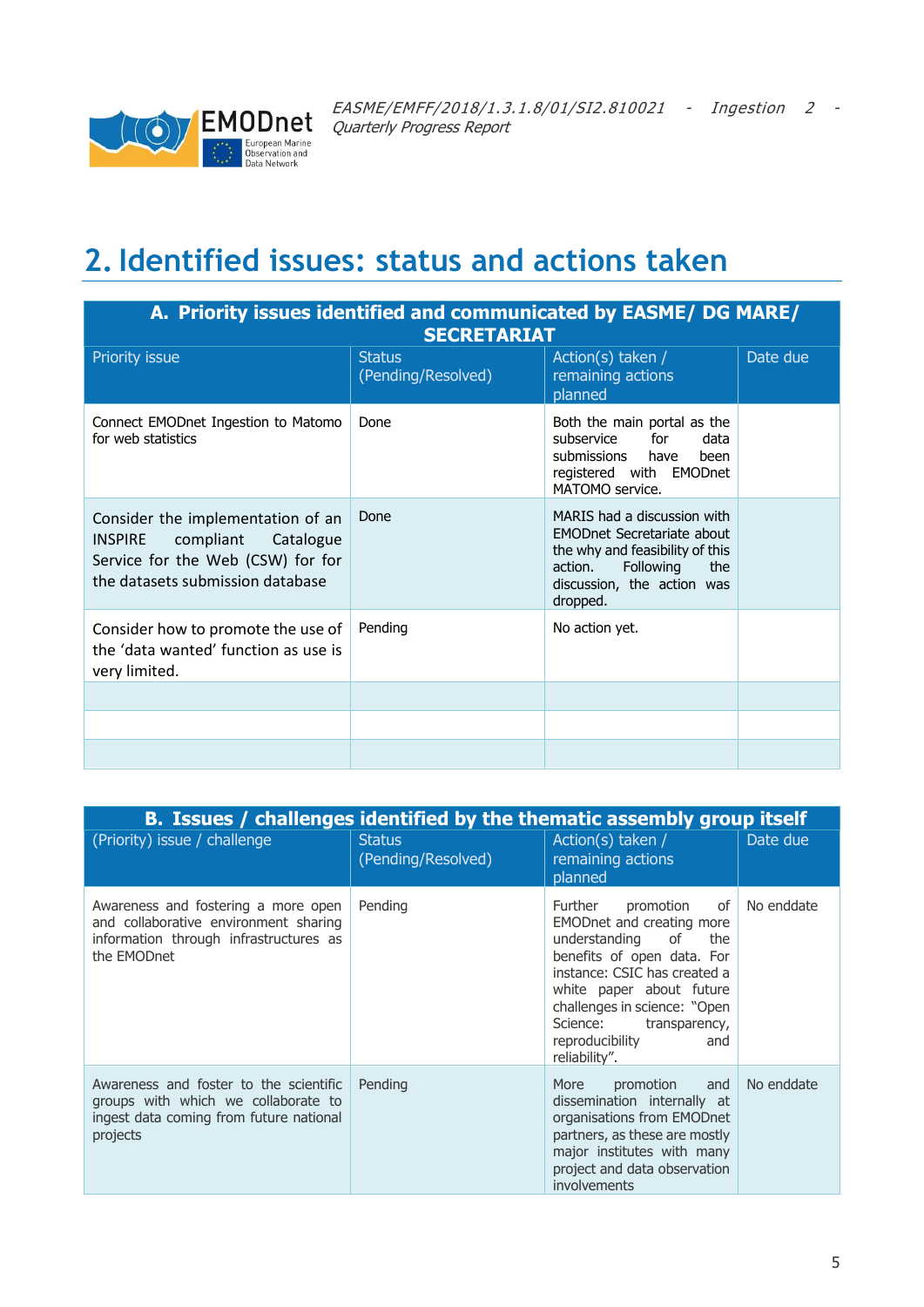

### **3. User feedback (Contact Us form, online chat & other communication means)**

[For the reporting period, please provide a list, in chronological order, of all user feedback received on your portal. Indicate the type of the feedback received, a provide a clear description of the query, as well as the actions undertaken to resolve the issue (e.g., update of metadata, fixing a particular issue with the map viewer, etc.). Indicate the status of the query (i.e., has the query been resolved or not yet), and if not provide an explanation as to why not. List any feedback received by you on the portal so that it can be used to build EMODnet use cases.]

<span id="page-5-0"></span>

| Overview of user feedback and/or requests received in this quarter |                             |                                                                                                                     |                     |                  |                                           |                                                                                                                                        |                                                                                          |
|--------------------------------------------------------------------|-----------------------------|---------------------------------------------------------------------------------------------------------------------|---------------------|------------------|-------------------------------------------|----------------------------------------------------------------------------------------------------------------------------------------|------------------------------------------------------------------------------------------|
| <b>Date</b>                                                        | Organisation                | Type of user feedback<br>(e.g. technical, case<br>study, etc.) and short<br>description of the<br>feedback received | Means of<br>contact | Response<br>time | Status of user query:<br>resolved/pending | Measures taken to<br>resolve the query                                                                                                 | Status: if not (yet)<br>resolved/pending, explain<br>reason why and expected<br>timeline |
| 12/10/2020                                                         | DFMR, Cyprus                | edit<br>Wanted<br>to<br>a<br>submission<br>after<br>publication                                                     | Helpdesk<br>email   | Next day         | resolved                                  | Edit<br>made<br>and<br>feedback by email                                                                                               |                                                                                          |
| 1/12/2020                                                          | Biorea, France              | Wanted to know how to<br>register its company, a<br>microalgae producer                                             | Helpdesk<br>email   | Same day         | resolved                                  | The user was together<br>with EMODnet Human<br>Activities referred to<br>EU-JRC who<br>keeps<br>overview<br>of<br>microalgae producers |                                                                                          |
| 8/12/2020                                                          | ?,<br>Russian<br>Federation | Question if Marine-ID could<br>be used on Central portal                                                            | Helpdesk<br>email   | Same day         | resolved                                  | Answer sent by email<br>with explanation of<br>Marine-ID use.                                                                          |                                                                                          |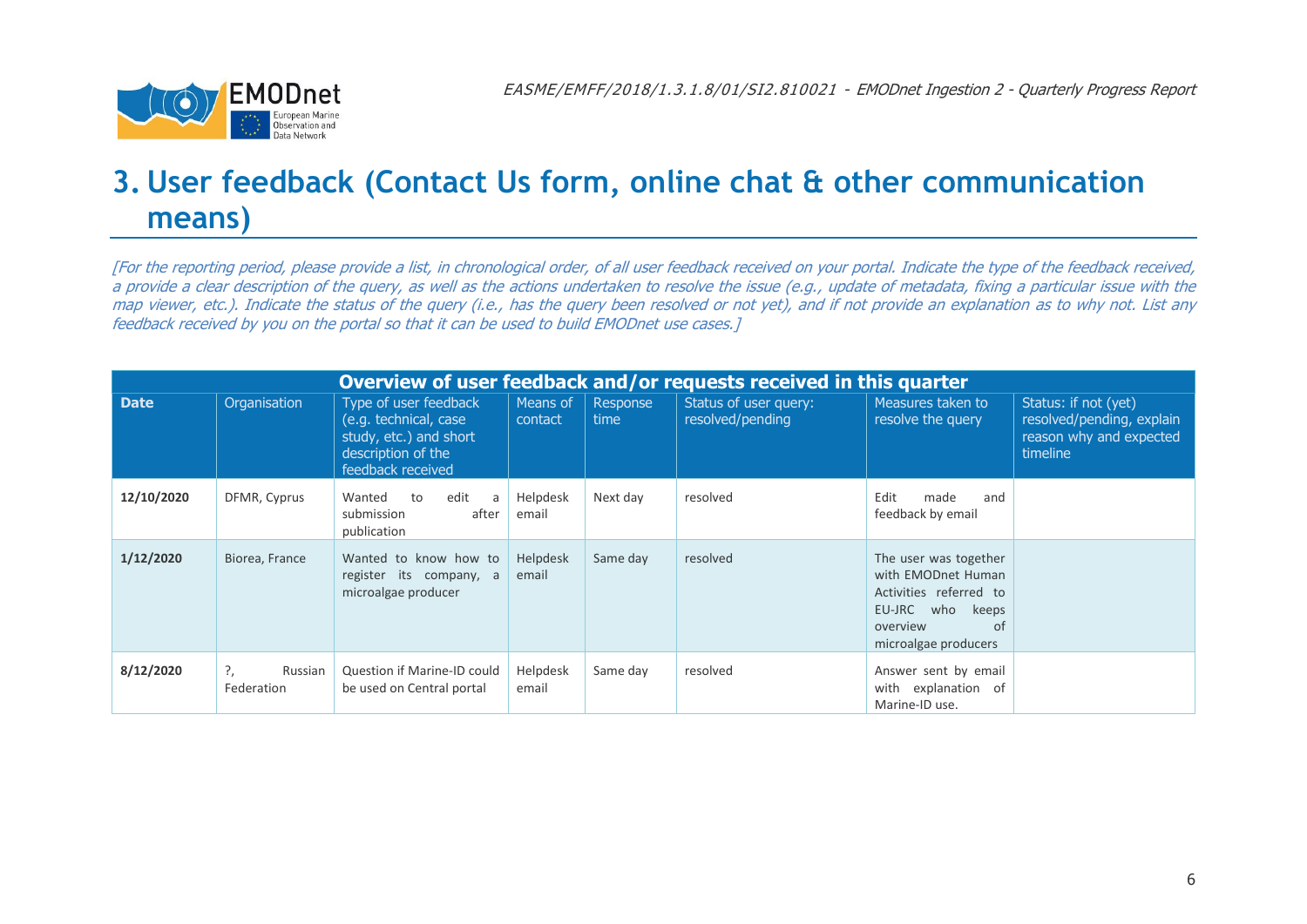

## **4. Meetings/events held/attended & planned**

<span id="page-6-0"></span>

| A. Meetings/events organised and attended |          |                                                                 |                                                                  |                                             |                                                                                                                                                                                                                                                                                             |  |
|-------------------------------------------|----------|-----------------------------------------------------------------|------------------------------------------------------------------|---------------------------------------------|---------------------------------------------------------------------------------------------------------------------------------------------------------------------------------------------------------------------------------------------------------------------------------------------|--|
| <b>Date</b>                               | Location | Type event (internal or external<br>meeting, training/workshop) | Indicate if a ppt was<br>given (yes/no $+$ short<br>description) | Meeting attended<br>$(A)$ / organised $(O)$ | Short description and main results<br>(# participants, agreements made,<br>etc.                                                                                                                                                                                                             |  |
| $30/9/2020 -$<br>1/10/2020                | Remote   | Internal - Full Project Group meeting                           | Yes                                                              | 0                                           | EMODnet Ingestion full Project Group<br>meeting with all consortium members<br>participating for monitoring progress and<br>contributions to reporting                                                                                                                                      |  |
| 1/10/2020                                 | Remote   | Meeting with the ENI Chief Financial Officer                    | Yes                                                              | $\circ$                                     | Present activities under EMODnet Physics<br>and Data Ingestion and try and involve ENI<br>to share data by ETT                                                                                                                                                                              |  |
| 2/10/2020                                 | Remote   | VOTO, Voice of the Ocean                                        | Yes                                                              | O                                           | VOTO are launching a number of smart<br>autonomous platforms into the Baltic Sea.<br>This was the first meeting by SMHI with<br>this new Baltic initiative to initiate<br>discussion on data sharing with EMODnet<br>Physics and Ingestion.                                                 |  |
| 12/10/2020                                | Remote   | IODE International data sharing workshop                        | <b>No</b>                                                        | Α                                           | Workshop for non-UN IGOs, Global and<br>Regional organisations and projects, NGOs<br>and private sector. SMHI promoting<br>EMODnet Ingestion to a new initiative in<br>the Baltic seeking guidance on how to<br>share data to EMODnet and other EU data<br>aggregators. Three participants. |  |
| 15/10/2020                                | Web      | <b>EU Polar Board Plenary</b>                                   | Yes                                                              | А                                           | SMHI promoting EMODnet Ingestion to<br>the Board of the EU Polar Board. Approx.<br>18 participants                                                                                                                                                                                          |  |
| $12 -$<br>16/10/2020                      | Remote   | SeaTech Week                                                    | Yes                                                              | Α                                           | UM described their role in the collection of<br>locally within the context of<br>data<br>international<br>collaborations,<br>including<br><b>EMODnet Ingestion.</b>                                                                                                                         |  |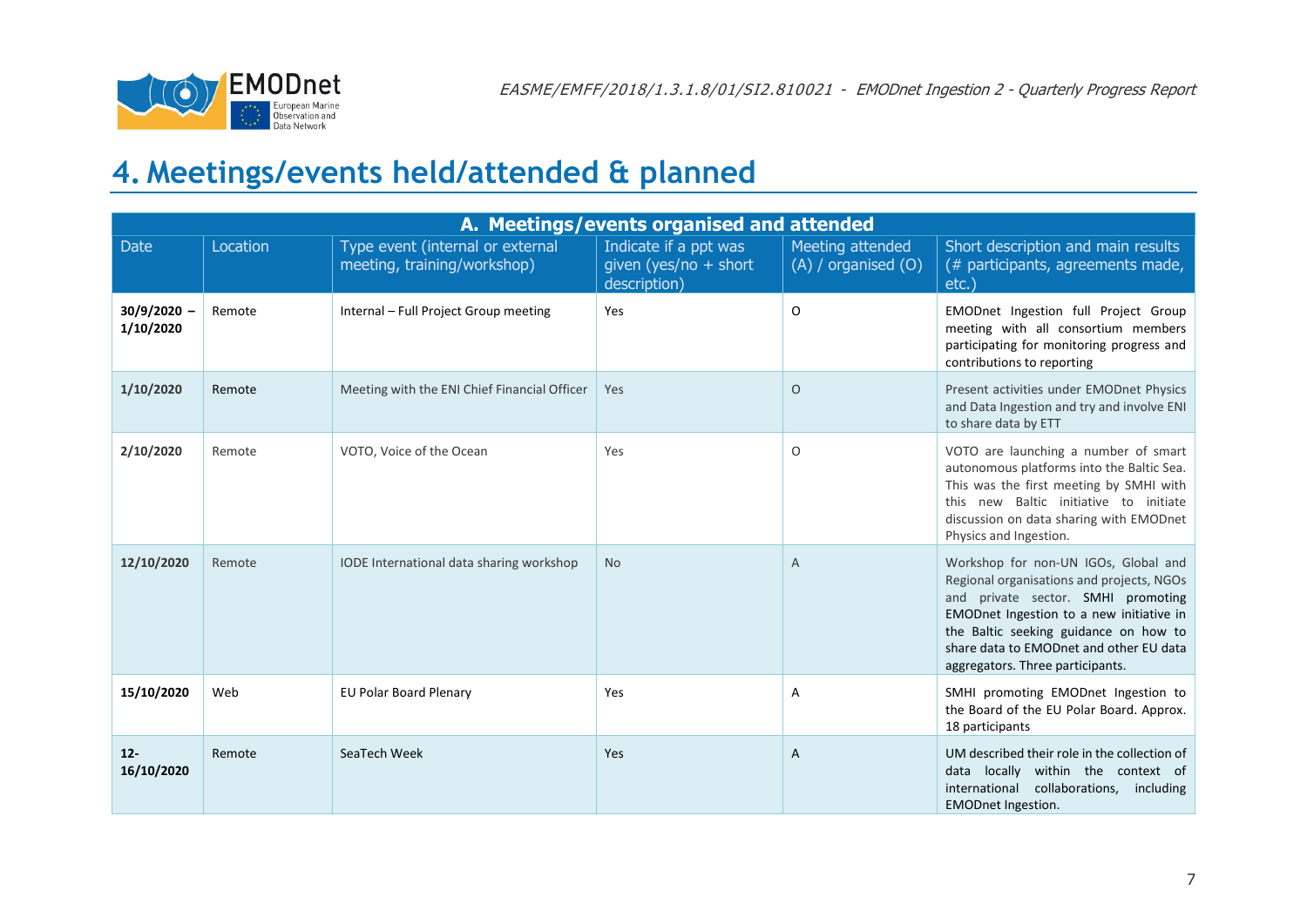

| $20 -$<br>21/10/2020 | Remote | Marine data to support aquaculture in the<br>North Atlantic Workshop                     | No        | A | The event was jointly organized by EATiP,<br>DG MARE, DG DEFIS, Copernicus Marine<br>and EMODnet with the goal to discuss and<br>link new marine data in support to<br>aquaculture activities                                                                                                                                                                                                                                                                                                                                                                                                              |
|----------------------|--------|------------------------------------------------------------------------------------------|-----------|---|------------------------------------------------------------------------------------------------------------------------------------------------------------------------------------------------------------------------------------------------------------------------------------------------------------------------------------------------------------------------------------------------------------------------------------------------------------------------------------------------------------------------------------------------------------------------------------------------------------|
| 27/10/2020           | Remote | Follow up meeting with VOTO                                                              | <b>No</b> | 0 | Further discussions of SMHI with VOTO                                                                                                                                                                                                                                                                                                                                                                                                                                                                                                                                                                      |
| 28.10.2020           | Remote | workshop dedicated<br>The<br>the<br>to<br>International Black Sea Day.                   | Yes       | 0 | TSU TSU organized the "Information day"<br>as part of the International Black Sea Day<br>to ensure close collaboration between the<br>ongoing EU projects within the EU Black<br>Sea Synergy Initiative. TSU promoted aims<br>and objectives of EMODnet Ingestion.<br>Participation by circa 60 persons from<br>governmental agencies, scientific and<br>public education (universities and schools)                                                                                                                                                                                                       |
| $28 -$<br>29/10/2020 | Remote | Conference Black Sea 2020                                                                | <b>No</b> | Α | The conference was organized by Varna<br>Scientific and Technical Unions in<br>cooperation with Technical University -<br>Varna, Bulgarian National Association of<br>Shipbuilding, Naval Academy, Institute of<br>Oceanology,<br><b>Bulgarian</b><br>Ship<br>Hydrodynamics Centre. The Emodnet<br>ingestion poster was presented by IO-BAS<br>during discussion time. Promotional<br>materials were sent by e-mail to interested<br>participants. As a result, some human<br>activities data can be provided. About 50<br>people related to the maritime industry<br>and science attended the conference. |
| $29 -$<br>30/10/2020 | Remote | 50 <sup>th</sup> Anniversary of NIMRD's establishment<br>and International Black Sea Day | Yes       | 0 | Romanian National Oceanographic and<br>Environmental Data Center (RoNODC);<br>EMODnet Ingestion portal was presented<br>by NIMRD, along with EMODnet Chemistry<br>and SeaDataCloud, as one of the main<br>European Initiatives where RoNODC is                                                                                                                                                                                                                                                                                                                                                             |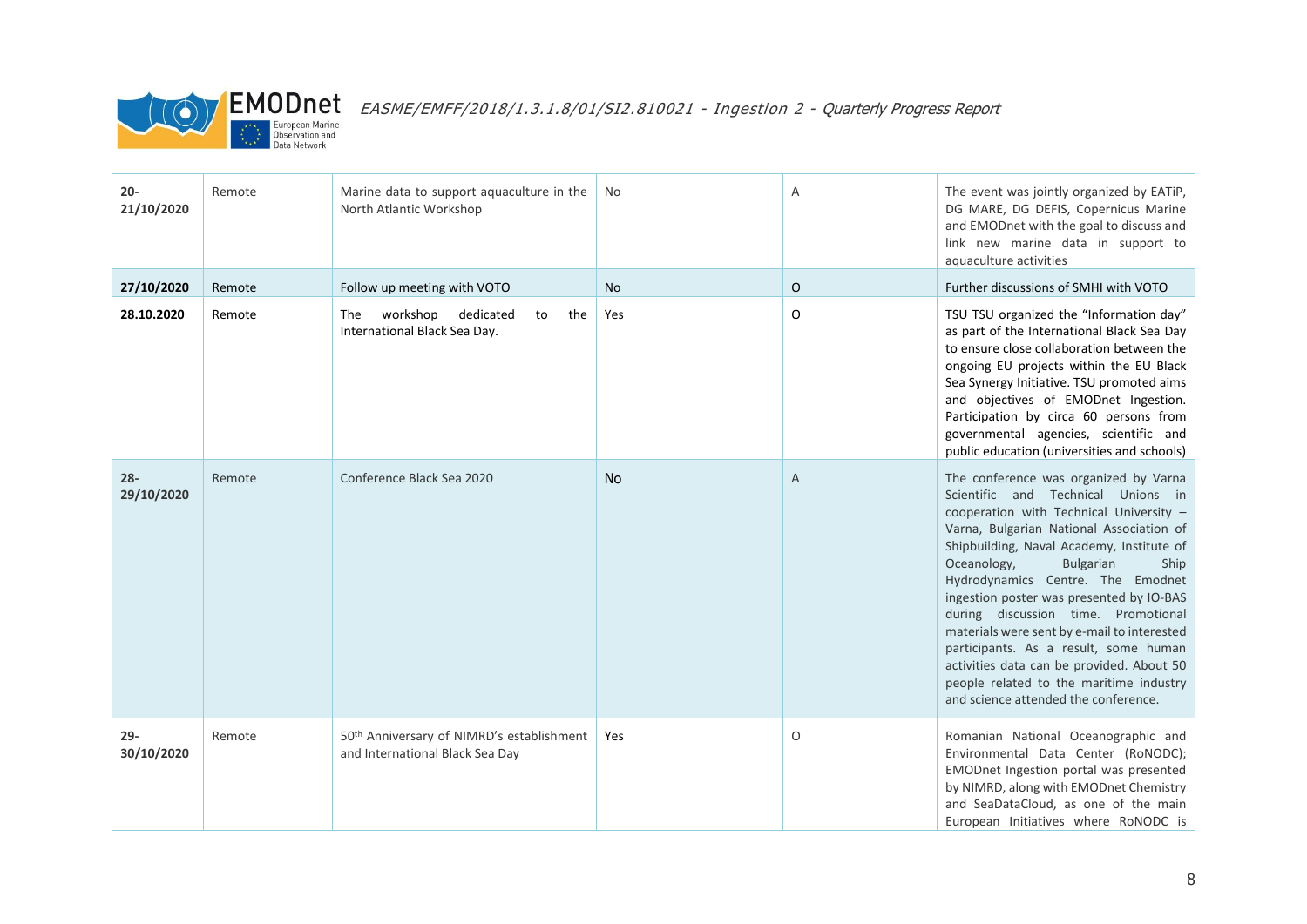

|                     |        |                                                                                                                                                              |            |              | of<br>participating.<br>Representatives<br>international organisations (CIESM, GFCM,<br>BSC), ntional and local authorities, R&D<br>Institutions and Universities, NOGOs, main<br>Blacks Sea projects (BS CONNECT,<br>EO4SIBS, EO4BSP, ANEMONE, LitOUTer,<br>etc) were participating along with more<br>than 50 other participants from Black Sea<br>and Europe countries. |
|---------------------|--------|--------------------------------------------------------------------------------------------------------------------------------------------------------------|------------|--------------|----------------------------------------------------------------------------------------------------------------------------------------------------------------------------------------------------------------------------------------------------------------------------------------------------------------------------------------------------------------------------|
| $3-5/11/2020$       | Remote | <b>SO-CHIC Annual meeting</b>                                                                                                                                | Yes        | A            | Discuss about interoperability between<br>the project and EMODnet Physics and Data<br>Ingestion by ETT                                                                                                                                                                                                                                                                     |
| 4-6/11/2020         | Remote | <b>BOOS AM</b>                                                                                                                                               | <b>No</b>  | Α            | Annual meeting. Presenting on EMODnet,<br>EMODnet Physics progress,<br>Data<br>Ingestion, initiate a BOOS river task, new<br>possible data sources by ETT and SMHI.<br>Approx. 35 participants                                                                                                                                                                             |
| $9-$<br>10/11/2020  | Remote | <b>EMODnet SC</b>                                                                                                                                            | Yes        | A            | Periodic meeting. Brainstorming, common<br>standards, joint activities, etc. involving<br>MARIS and HCMR for Ingestion                                                                                                                                                                                                                                                     |
| $11-$<br>12/11/2020 | Remote | <b>EMODnet TWG</b>                                                                                                                                           | Yes        | Α            | Periodic meeting. Brainstorming, common<br>standards, joint activities, etc. involving<br>MARIS and HCMR for Ingestion                                                                                                                                                                                                                                                     |
| 17/11/2020          | Remote | Introducing the EMODnet Arctic Data Portal                                                                                                                   | <b>Yes</b> | $\mathsf{O}$ | Full webinar. SMHI and ETT promoting<br>EMODnet Ingestion and Physics Arctic<br>Data Portal for more than 100 attendees<br>(~150 registered)                                                                                                                                                                                                                               |
| 20/11/2020          | Remote | Lecture of "Sampling. Sample treatment<br>and preparation before chemical analyses"<br>for master students at University of Latvia,<br>Faculty of Chemistry. | Yes        | Α            | Appr. 20 students participated in the<br>lecture. LHEI promoted EMODnet<br>Ingestion - possibilities to submit data<br>about any regular (or simple) observations<br>in the sea, for example Secchi depts or<br>floating<br>microplastic<br>observations.<br>Presentation and EMODnet DI video were<br>shown.                                                              |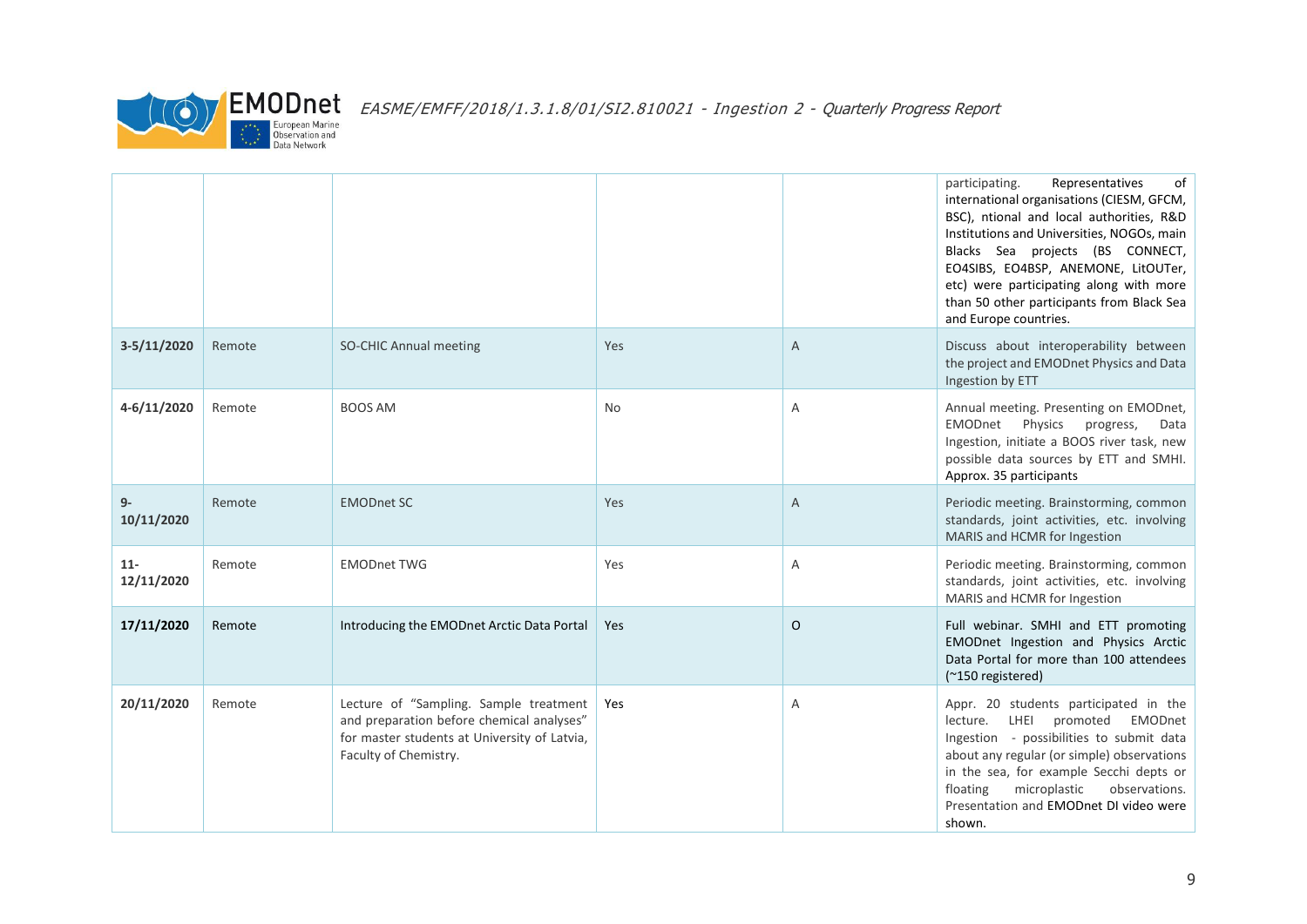

| 20/11/2020           | Remote | Arctic Data Portal KO                                                 | Yes       | A/O     | Following the SOOS experience, EMODnet<br>Physics will host a dedicated data portal<br>for the Arctic community. The goal of the<br>workshop was to define actions (EMODnet<br>Physics, Ingestion, CMEMS INSTAC,<br>SeaDataNet, etc) to unlock and link new<br>and more arctic data. By ETT and SMHI.<br>Circa 8 participants |
|----------------------|--------|-----------------------------------------------------------------------|-----------|---------|-------------------------------------------------------------------------------------------------------------------------------------------------------------------------------------------------------------------------------------------------------------------------------------------------------------------------------|
| $19-$<br>20/11/2020  | Remote | <b>FINAL</b><br><b>INTERNATIONAL</b><br><b>OCEANGOV</b><br>Conference | Yes       | Α       | INGV was guest speaker: Marine Open<br>Data, a way forward to increase multi-<br>disciplinary ocean knowledge and support<br>the Blue Growth.                                                                                                                                                                                 |
| 24/11/2020           | Remote | <b>MEDIN Data Archive Centres Meeting</b>                             | No        | A       | MEDIN DAC meeting including BGS, BODC<br>and other DACs                                                                                                                                                                                                                                                                       |
| 24/11/2020           | Remote | Newly developed consortia for future<br>project                       | No        | Α       | SMHI promoted EMODnet Ingestion for<br>new project consortia.                                                                                                                                                                                                                                                                 |
| 26/11/2020           | Remote | <b>MEDIN Joint Meeting</b>                                            | <b>No</b> | A       | MEDIN cross working group meeting<br>including BGS, BODC and other DACs                                                                                                                                                                                                                                                       |
| $23 -$<br>25/11/2020 | Remote | Conference (external)                                                 | Yes       | A       | EVOLMAR: 1st Italian conference on<br>Marine Evolution:<br>- Oral session where a presentation on<br>"How can EMODnet Biology be used for<br>marine biodiversity studies?" was given<br>- Book of abstracts can be accessed via<br>the link<br>- Social media presence in both Twitter<br>and Facebook<br>- 200+ participants |
| 26/11/2020           | Remote | Meeting                                                               | <b>No</b> | $\circ$ | Meeting of the UK inter-agency working<br>group on habitat mapping - Brought<br>together<br>government conservation<br>agencies collating benthic habitat data in<br>UK waters (with representatives from<br>Nature Scot, Natural England, Natural                                                                            |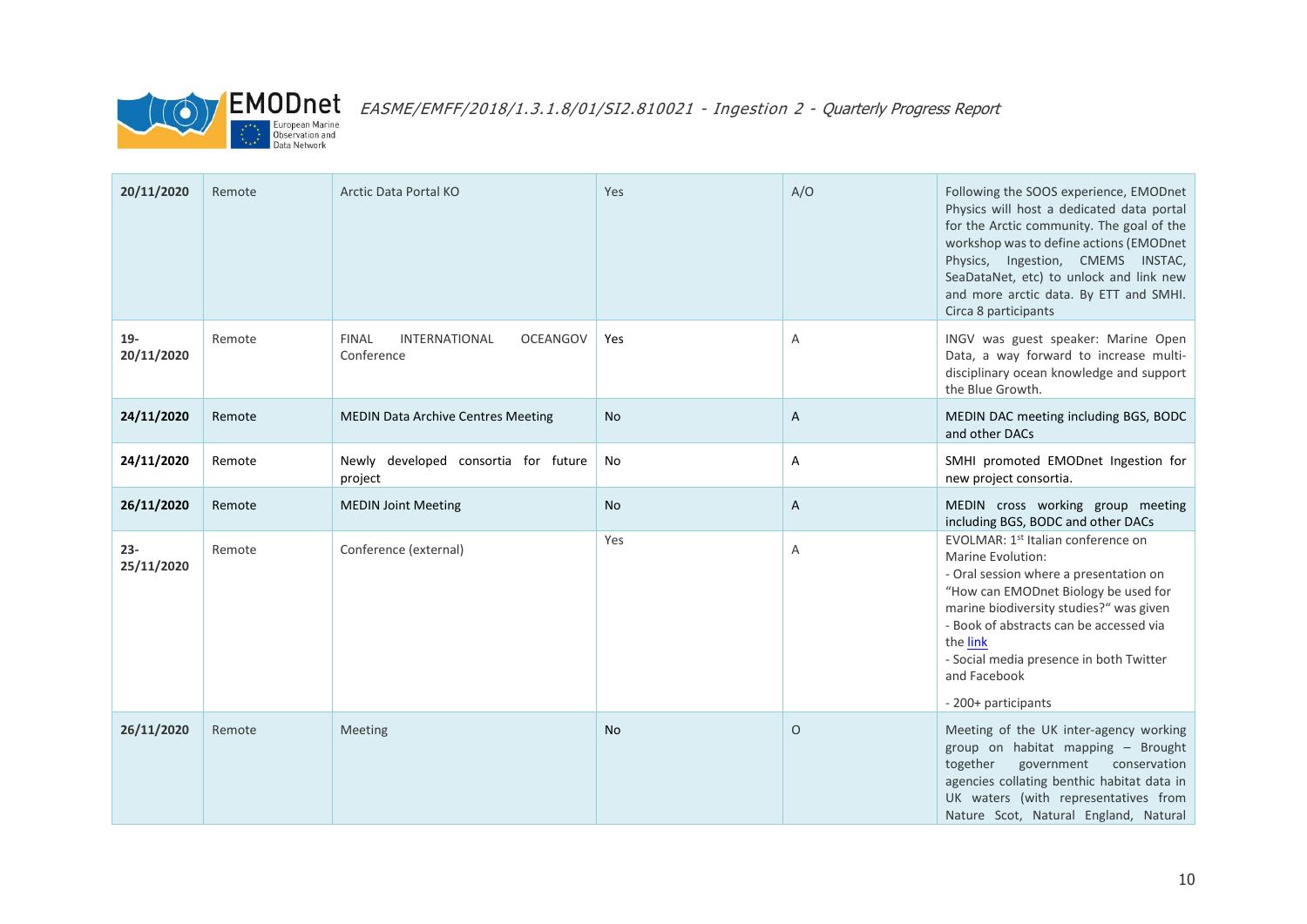

|                     |        |                                                  |           |              | Resources Wales, and Northern Ireland<br>Department of Agriculture, Environment<br>and Rural Affairs)- Promotion of EMODnet<br>Ingestion portal and ingestion activities by<br>JNCC.                                                                                                                               |
|---------------------|--------|--------------------------------------------------|-----------|--------------|--------------------------------------------------------------------------------------------------------------------------------------------------------------------------------------------------------------------------------------------------------------------------------------------------------------------|
| 8/12/2020           | Remote | World Ocean Council Sustainable Ocean<br>Summit, | Y         | Α            | EMODnet-Ingestion was promoted and<br>presented by RBINS in session on the U.N.<br>Decade of Ocean Science - Data Collection<br>and sharing by industry. PPT aiming at the<br>business sector was jointly prepared with<br>the EMODnet Secretariat and is available<br>to partners on the EMODnet forum.           |
| 10/12/2020          | Remote | External                                         | Yes       | $\mathsf{O}$ | SMHI and MARIS promoting EMODnet<br>Ingestion to US colleagues                                                                                                                                                                                                                                                     |
| $14-$<br>15/12/2020 | Remote | <b>SHAREMED First Capitalisation Workshop</b>    | <b>No</b> | $\circ$      | The workshop brought together leading<br>experts and representatives of major<br>international projects and initiatives<br>relevant to the Mediterranean Sea in the<br>framework of ocean observing systems<br>intended to address major marine<br>environmental threats. UM promoted<br><b>EMODnet Ingestion.</b> |
| 17/12/2020          | Remote | Sea and Society Day                              | <b>No</b> | A            | SMHI promoting EMODnet Ingestion at<br>Sea and Society Day organised by<br>Gothenburg University with International<br>participants                                                                                                                                                                                |
| 12/2020             | Remote | Clean Sea Adana Project Meeting                  | No        | $\circ$      | has promoted<br>EMODnet<br><b>METU-IMS</b><br>Meeting is about<br>Ingestion.<br>new<br>monitoring stations in Mersin bay                                                                                                                                                                                           |
|                     |        |                                                  |           |              |                                                                                                                                                                                                                                                                                                                    |
| <b>SUM</b>          |        |                                                  |           | $\mathbf{o}$ | Total # of meetings organised $=12$                                                                                                                                                                                                                                                                                |
| <b>SUM</b>          |        |                                                  |           | A            | Total # of meetings attended = $18$                                                                                                                                                                                                                                                                                |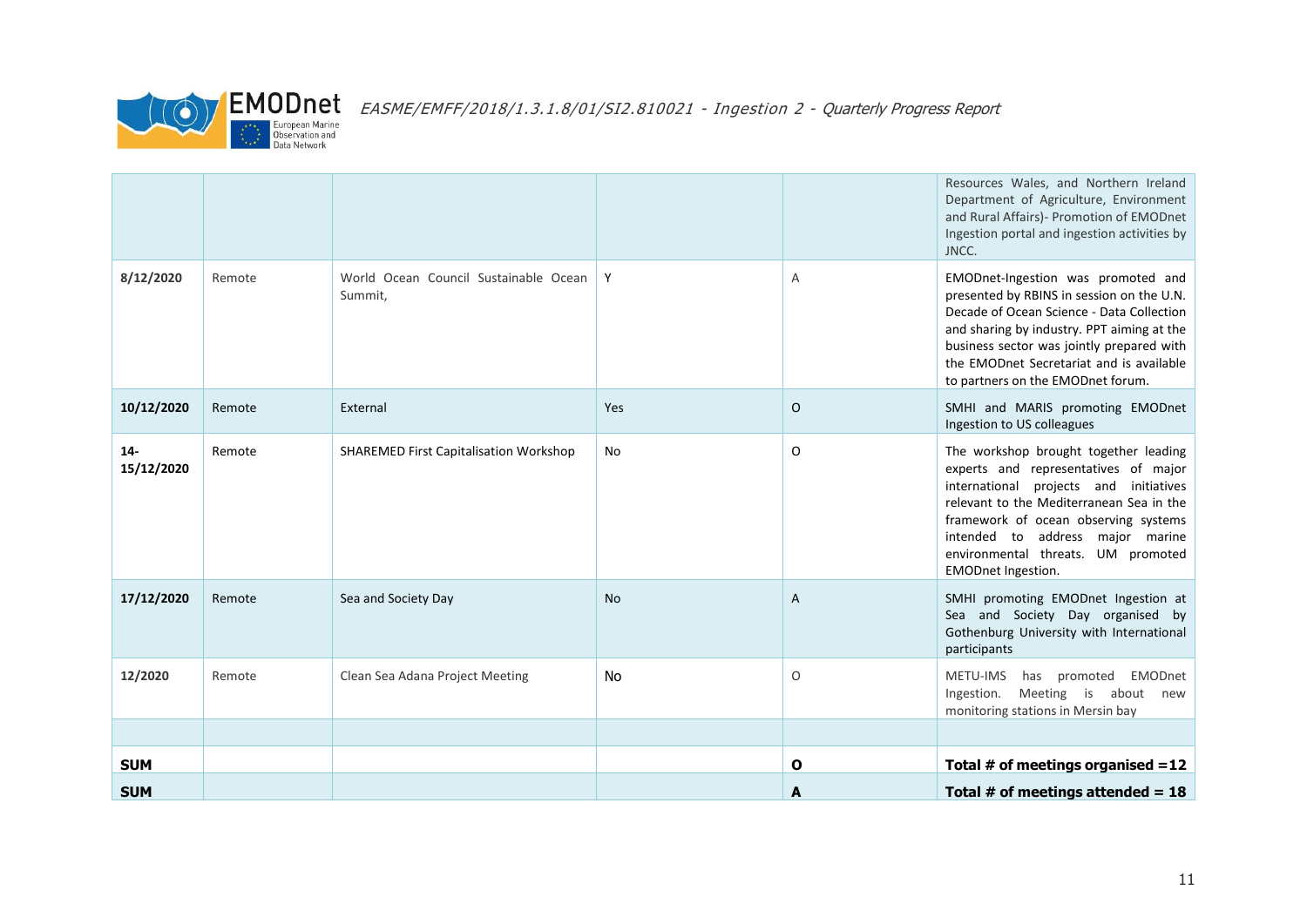

| <b>B. Meetings/events planned in the future</b> |                                             |                                                                                                       |                                                   |                                                                                                                                                                                              |  |  |
|-------------------------------------------------|---------------------------------------------|-------------------------------------------------------------------------------------------------------|---------------------------------------------------|----------------------------------------------------------------------------------------------------------------------------------------------------------------------------------------------|--|--|
| <b>Date</b>                                     | Location                                    | Type event (meeting, training<br>(workshop), etc.)                                                    | Meeting to be attended<br>$(A)$ / organised $(O)$ | Short description and main expected<br>outcomes                                                                                                                                              |  |  |
| 01/2021<br>or<br>02/2021                        | Constanta or Tulcea,<br>Remote /<br>Romania | NIMRD Meeting with Danube Delta Biosphere<br>Reserve Authority                                        | $\circ$                                           | Meeting between NIMRD and DDBRA with the<br>aim to unlock some data from Integrated<br>Monitoring Program of the biosphere reserves<br>and to publish them through EMODnet Data<br>Ingestion |  |  |
| 06/01/2021                                      | Remote                                      | RevOcean /<br>Centre for the 4th Industrial<br>Revolution                                             | $\circ$                                           | SMHI, ETT and EMODnet secretariat promoting<br>Ingestion to<br>RevOcean. 5<br><b>EMODnet</b><br>participants.                                                                                |  |  |
| 12-14/01/2021                                   | Remote                                      | EuroGOOS Tide Gauge Task Team Workshop                                                                | Α                                                 | SMHI and ETT will promote EMODnet Ingestion<br>activities for operational oceanography data<br>sharing                                                                                       |  |  |
| 14-15/01/2021                                   | Remote                                      | QUITEMED2 annual meeting                                                                              | $\overline{A}$                                    | ETT will promote EMODnet Ingestion activities<br>for operational oceanography data sharing                                                                                                   |  |  |
| 11-20/01/2021                                   | Remote                                      | Joint IHO-IOC Guiding Committee for GEBCO and<br>Sub-committees: TSCOM and SCRUM. GEBCO<br>symposium. | O (co-organized by IOC and<br>Shom)               | Shom will promote EMODnet Data Ingestion.                                                                                                                                                    |  |  |
| 18-22/01/2021                                   | Remote                                      | EuroSEA annual meeting                                                                                | A                                                 | ETT will promote EMODnet Ingestion activities<br>for operational oceanography data sharing                                                                                                   |  |  |
| 20/01/2021                                      | Aalborg, Denmark / Remote                   | DANSKE HAVFORSKERMØDE/The Danish Marine<br>Research Meeting-Conference, meeting                       | A                                                 | AU-DCDE plans to participate with a poster and<br>dissemination of EMODnet brochures                                                                                                         |  |  |
| 26/01/2021                                      | Remote                                      | <b>Blue Data Conference 2021</b>                                                                      | A                                                 | UKHO and experts across marine industries<br>addressing the big marine<br>questions<br>https://discover.admiralty.co.uk/blue-data-<br>conference                                             |  |  |
| 25-28/01/2020                                   | Remote                                      | EMOD-PACE annual assembly                                                                             | Α                                                 | EMODnet Ingestion will be promoted by MARIS<br>as part of the interoperability discussions.                                                                                                  |  |  |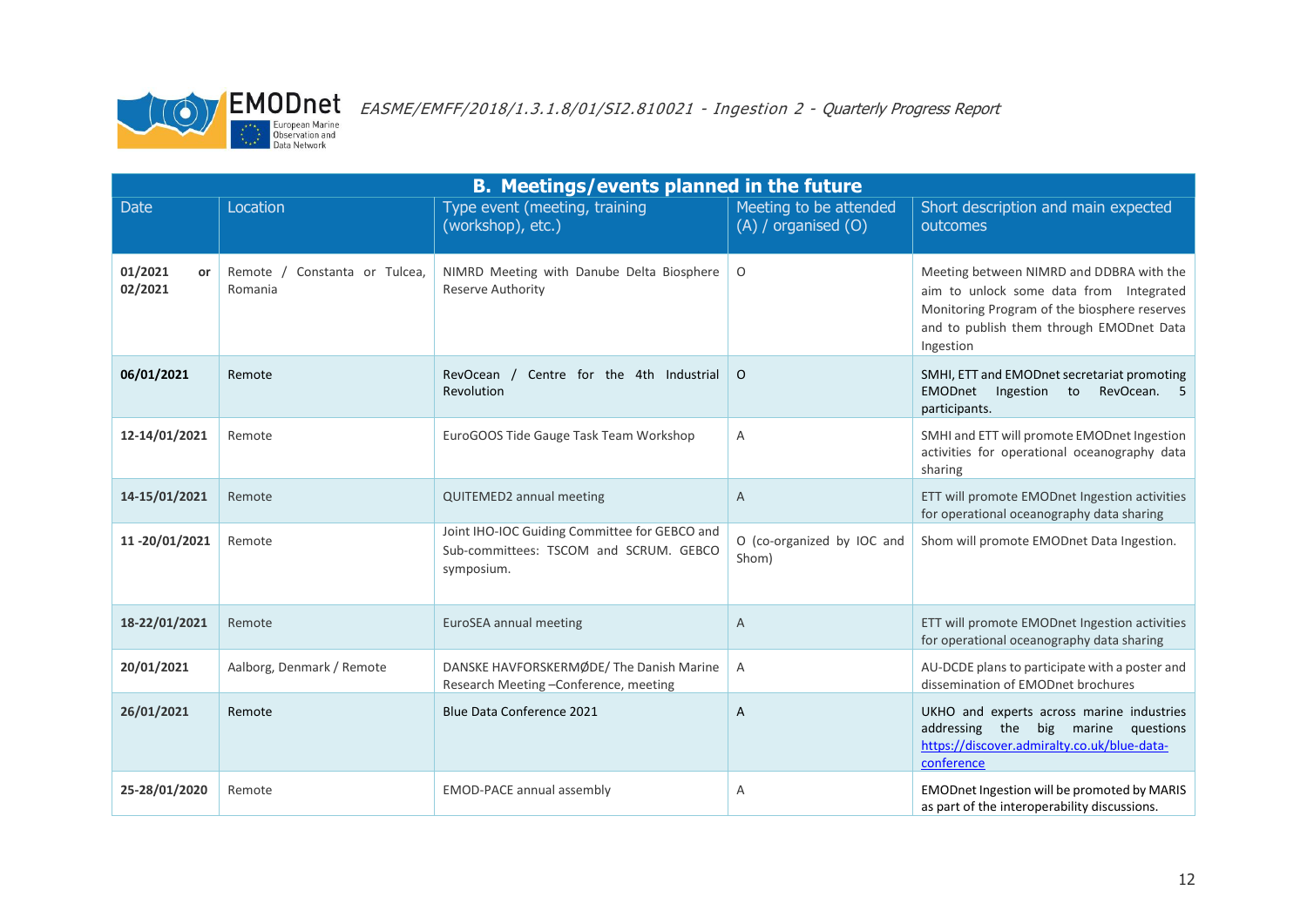

| 16/02/2021            | Remote                                      | <b>Arctic ROOS</b>                                                                          | Α              | SMHI promoting EMODnet Ingestion at Arctic<br><b>ROOS</b>                                                                                                                                                                                                                             |
|-----------------------|---------------------------------------------|---------------------------------------------------------------------------------------------|----------------|---------------------------------------------------------------------------------------------------------------------------------------------------------------------------------------------------------------------------------------------------------------------------------------|
| 02/2021               | Arkhangelsk, Russian Federation /<br>Remote | Meeting with<br>Northern regional<br>office<br>Roshydromet                                  | 0              | RIHMI-WDC plans this meeting to discuss EU<br>data management projects (SeaDataCloud,<br>EMODNet Ingestion, and Chemistry) and data<br>access opportunities. Will discuss options for<br>access to data obtained during the<br>International Polar Year (2007-2008).                  |
| 03/03/2021            | Remote                                      | InnovOcean Conference                                                                       | A              | InnovOcean Conference: EMODnet-DIP poster<br>& Video presentation during the day.<br>Gathering of Belgian marine scientists,<br><b>Business</b><br>students,<br>sector).<br>Participants: 500 (Physical gathering hence<br>event to be confirmed according to Covid<br>circumstances) |
| 23-25/03/2021         | Gothenburg, Sweden / Remote                 | FerryBox Workshop                                                                           | O              | SMHI and ETT will promote EMODnet Ingestion<br>activities for operational oceanography data<br>sharing                                                                                                                                                                                |
| 23-25/03/2021         | Gothenburg, Sweden / Remote                 | <b>HFR Workshop</b>                                                                         | $\circ$        | SMHI and ETT will promote EMODnet Ingestion<br>activities for operational oceanography data<br>sharing                                                                                                                                                                                |
| $12 - 14/4/21$        | Amsterdam, Netherlands / Remote             | International Conference on Marine Data and<br>Information Systems, organised by SeaDataNet | $\overline{A}$ | EMODnet Ingestion will be promoted by<br>several partners                                                                                                                                                                                                                             |
| Spring 2021           | Helsinki, Finland / Remote                  | Lectures (Remote)                                                                           | A              | GTK to give lectures to master level students at<br>Helsinki<br>University,<br>Department<br>of<br>Geosciences and Geography,                                                                                                                                                         |
| Spring 2021           | Helsinki, Finland / Remote                  | FINMARI Researcher Day                                                                      | $\circ$        | GTK to present and advertise EMODnet Data<br>Ingestion 2 portal and services for new national<br>data providers and data users                                                                                                                                                        |
| Spring/summer<br>2021 | Venice, Italy / Remote                      | Conference                                                                                  | A              | GeoHab 2020 was postponed to 2021 due to<br>Covid19 lockdown. GeoHab is a well attended<br>conference on seabed habitat mapping - JNCC<br>plans promotion of EMODnet Ingestion and                                                                                                    |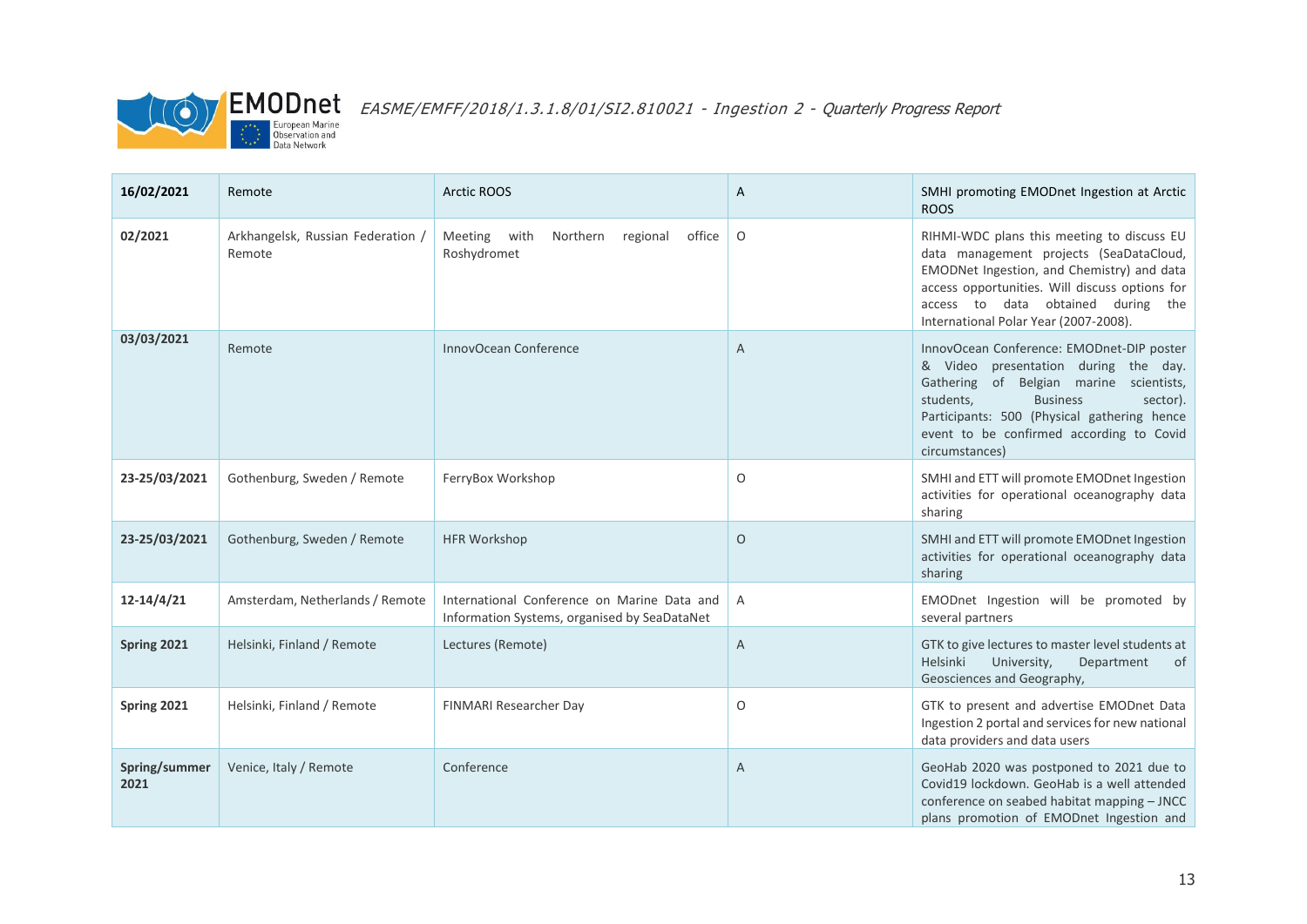

 $\textcolor{red}{\mathsf{FMSME}/\mathsf{EMFF}/2018/1.3.1.8/01/S12.810021}$  - Ingestion 2 - Quarterly Progress Report

|                          |                            |                                                     |         | Invitation to share habitat data to a large<br>community of habitat mappers                                                                                                                     |
|--------------------------|----------------------------|-----------------------------------------------------|---------|-------------------------------------------------------------------------------------------------------------------------------------------------------------------------------------------------|
| 05/2021                  | Genoa, Italy / Remote      | Fishing for Data 2nd workshop                       | O       | SHMI and ETT wiil organise the 2nd edition as<br>part of EMODnet Ingestion                                                                                                                      |
| 05/2021<br>or<br>06/2021 | Brest, France / Remote     | EuroGOOS International conference                   | A       | SHMI and ETT wiil promote EMODnet Ingestion                                                                                                                                                     |
| 14-17/06/2021            | La Spezia, Italy / Remote  | Sea Future -exibition                               | Α       | ENEA usually rents a booth during this event<br>and will promote EMODnet Ingestion                                                                                                              |
| 14-18/06/2021            | Oostende, Belgium / Remote | EMODnet Open Conference and Jamboree 2nd<br>Edition | A       | <b>EMODnet Ingestion will be promoted</b>                                                                                                                                                       |
| 16-18/06/2021            | Vigo, Spain / Remote       | MARETECH Workshop                                   | A/O     | SMHI wiil promote EMODnet Ingestion                                                                                                                                                             |
| <b>TBC</b>               | Gandia (Spain)             | Master class at Univ Polit. Valencia                | Α       | IEO giving lecture to master students and their<br>profesors at university                                                                                                                      |
| <b>TBC</b>               | Madrid (Spain)             | Master class at Univ Compl. Madrid                  | A       | IEO giving lecture to master students and their<br>profesors at university                                                                                                                      |
| <b>TBC</b>               | Hatay, Turkey              | Clean Sea Hatay Project Meeting                     | $\circ$ | METU-IMS will promote EMODnet Ingestion.<br>Meeting is about new monitoring stations in<br>Iskenderun bay                                                                                       |
| <b>TBC</b>               | Antalya, Turkey            | Clean Sea Antalya Project Meeting                   | O       | METU-IMS will promote EMODnet Ingestion.<br>Meeting is about new monitoring stations in<br>Antalya bay                                                                                          |
| <b>TBC</b>               | Strandbúnaður, Iceland     | Aquaculture Conferenc                               | A       | Annual conference with discussion between all<br>those who are involved in the aquaculture<br>industry in Iceland. MFRI will give presentation<br>including EMODnet Ingestion and data sharing. |
| <b>TBC</b>               | Iceland                    | The Icelandic Biology conference                    | A/O     | MFRI will distribute flyers and<br>poster<br>introducing EMODnet Ingestion. Targeted<br>against the science community.                                                                          |
| <b>TBC</b>               | Reykjavik, Iceland         | MFRI annual public meeting                          | A/O     | MFRI will promote EMODnet Ingestion                                                                                                                                                             |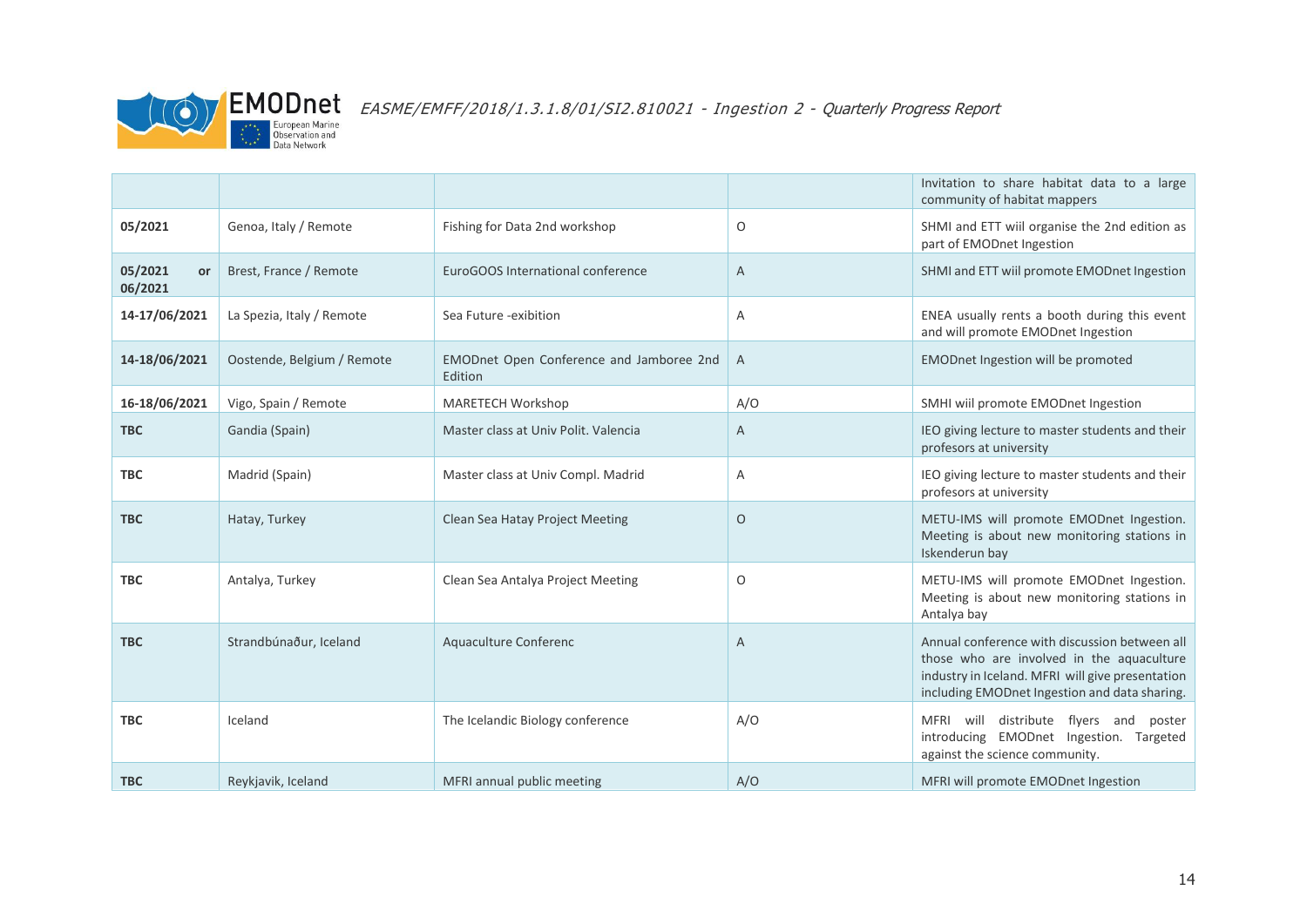

 $\sum_{\text{European Marine} \atop \text{Observation and \atop Data Network}} \text{EMODnet}_{\text{Decon} \atop \text{Data Network}} \text{EASME/EMFF/2018/1.3.1.8/01/SI2.810021 - Integration 2 - Quarterly Progress Report}$ 

| <b>TBC</b> | Vitoria, Spain   | 10 <sup>th</sup> Spanish Geological Congress | A | CSIC plans to present EMODnet and EMODnet<br>Ingestion to the Marine Geoscience<br>Community in Spain                                                                                                                                                          |
|------------|------------------|----------------------------------------------|---|----------------------------------------------------------------------------------------------------------------------------------------------------------------------------------------------------------------------------------------------------------------|
| <b>TBC</b> | La Spezia, Italy | 33rd Mariperman                              | A | It is the annual event of the Italian Navy to PA<br>services presentation and demonstration. The<br>event hosts a scientific/dissemination session<br>to present relevant projects and programs. ETT<br>plans to present EMODnet Physics and Data<br>Ingestion |
|            |                  |                                              |   |                                                                                                                                                                                                                                                                |
|            |                  |                                              |   |                                                                                                                                                                                                                                                                |
|            |                  |                                              |   |                                                                                                                                                                                                                                                                |
|            |                  |                                              |   |                                                                                                                                                                                                                                                                |
|            |                  |                                              |   |                                                                                                                                                                                                                                                                |
|            |                  |                                              |   |                                                                                                                                                                                                                                                                |
|            |                  |                                              |   |                                                                                                                                                                                                                                                                |
|            |                  |                                              |   |                                                                                                                                                                                                                                                                |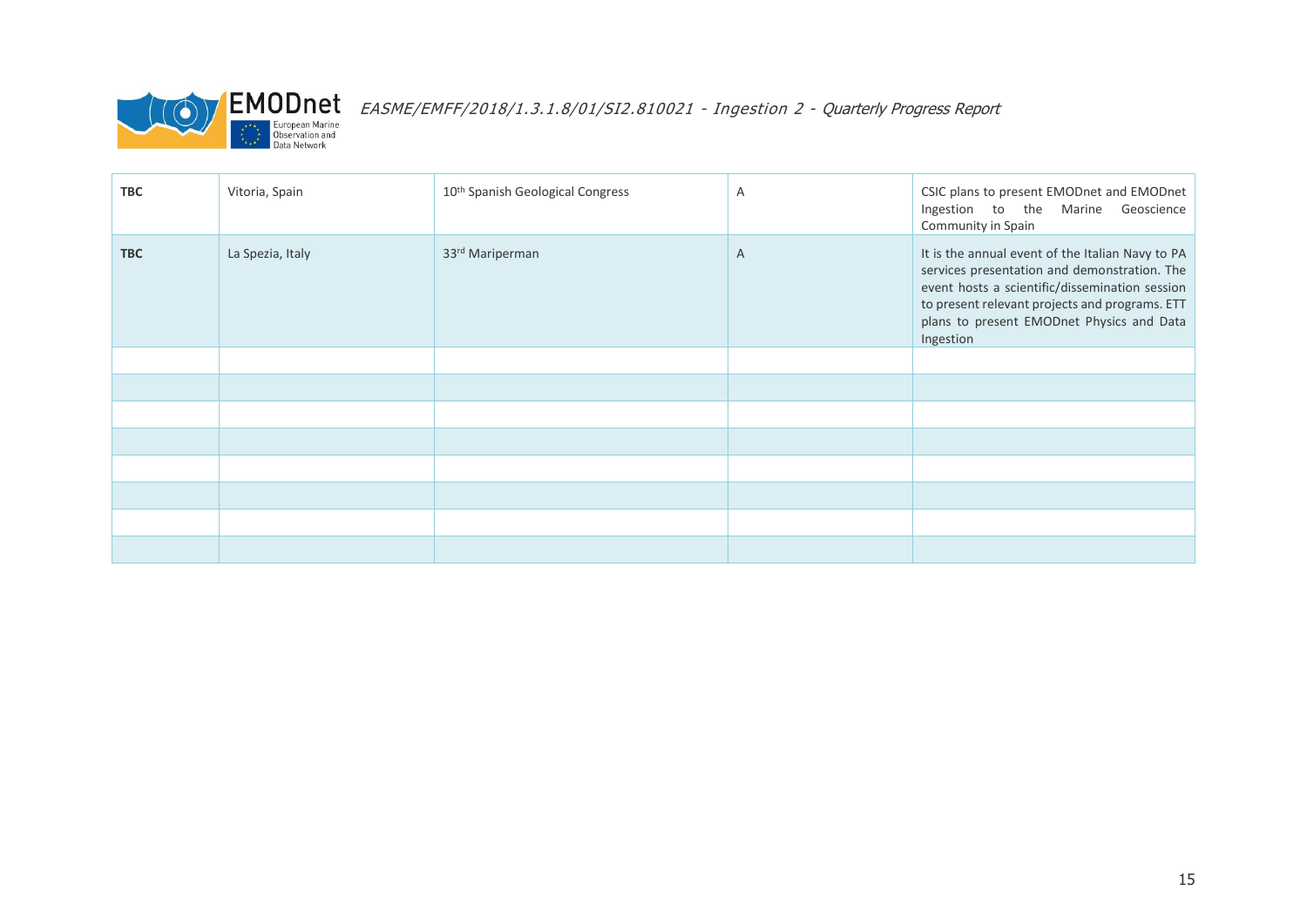

## <span id="page-15-0"></span>**5. Communication assets**

[Please list all of the communication assets you have developed during this period, as well as those which are planned, (e.g. brochures, videos, press releases, newsletters, blogs). At the bottom of the table, provide the total number of every type of communication product you have developed (e.g. total # of press releases, etc.) or provide a summary from the actions on Twitter from (e.g. Twitter Analytics: number of Tweets and followers of Twitter account).]

|             | <b>A. Communication products</b>                                           |                                                                                                            |                                                                                                                   |                                                              |  |  |  |
|-------------|----------------------------------------------------------------------------|------------------------------------------------------------------------------------------------------------|-------------------------------------------------------------------------------------------------------------------|--------------------------------------------------------------|--|--|--|
| <b>Date</b> | Communication<br>material                                                  | Short description (of the<br>material, title, ) of the<br>asset                                            | Main results<br>Name of event at<br>which material was<br>disseminated (if<br>applicable)                         |                                                              |  |  |  |
| 21/10/2020  | Poster AO<br>$\overline{\phantom{a}}$<br><b>Portrait</b><br>&<br>Landscape | New poster A0 available on<br>digital format and for print<br>(based on the pull up Wake up)<br>your data) | Can be used in printed<br>version at physical<br>meetings or shown in<br>background<br>during<br>videoconferences | Council<br>World<br>Ocean<br>Sustainable<br>Ocean<br>Summit, |  |  |  |
| 01/11/2020  | EMODnet digital<br>background                                              | Digital<br>background<br>of<br>EMODnet-DIP project                                                         | For use by partners<br>articipants<br>during<br>Zoom/Teams<br>online<br>conferences                               |                                                              |  |  |  |
| 15/12/2020  | Video                                                                      | Scenario for Updated video<br>Wake up your data                                                            | Input for updating the<br>Video                                                                                   |                                                              |  |  |  |
| 15/12/2020  | Leaflets                                                                   | New use cases identified                                                                                   | Input for updating of<br>leaflet                                                                                  |                                                              |  |  |  |
|             |                                                                            |                                                                                                            |                                                                                                                   |                                                              |  |  |  |
|             |                                                                            |                                                                                                            |                                                                                                                   |                                                              |  |  |  |
|             |                                                                            |                                                                                                            |                                                                                                                   |                                                              |  |  |  |

|                        | <b>B. Planned communication products</b>                            |                                                                             |                                                                                                                               |  |  |  |  |
|------------------------|---------------------------------------------------------------------|-----------------------------------------------------------------------------|-------------------------------------------------------------------------------------------------------------------------------|--|--|--|--|
| <b>Date</b>            | Communication<br>material                                           | Short description (of the material, title,<br>) and/or link to the asset    | Main results expected                                                                                                         |  |  |  |  |
| 02/202                 | <b>Enamel Pins</b>                                                  | EMODnet logo to wear at any occasion, and for<br>online meetings / webinars | <b>Branding</b>                                                                                                               |  |  |  |  |
| 01/202                 | Video                                                               | Storyboard for Updated video Wake up your<br>data                           | Input for updated video                                                                                                       |  |  |  |  |
| 15/04/<br>21           | <b>Video</b>                                                        | Final updated video Wake up your data for<br>the blue society               | Publication<br>Youtube<br>on<br>and<br>advertisement on website, by mails,<br>shown at conferences (Jamboree in<br>June 2021) |  |  |  |  |
| 02/202<br>$\mathbf{z}$ | Leaflet A4 r/v                                                      | Updated leaflet "Wake up your data" with two<br>new use cases               |                                                                                                                               |  |  |  |  |
| 1/2021-<br>03/202      | <b>Publish at least one</b><br><b>use</b><br>case<br>per<br>country | Work out use cases                                                          | New online use cases published on<br>the DIP portal, identification of<br>some cases to promote further.                      |  |  |  |  |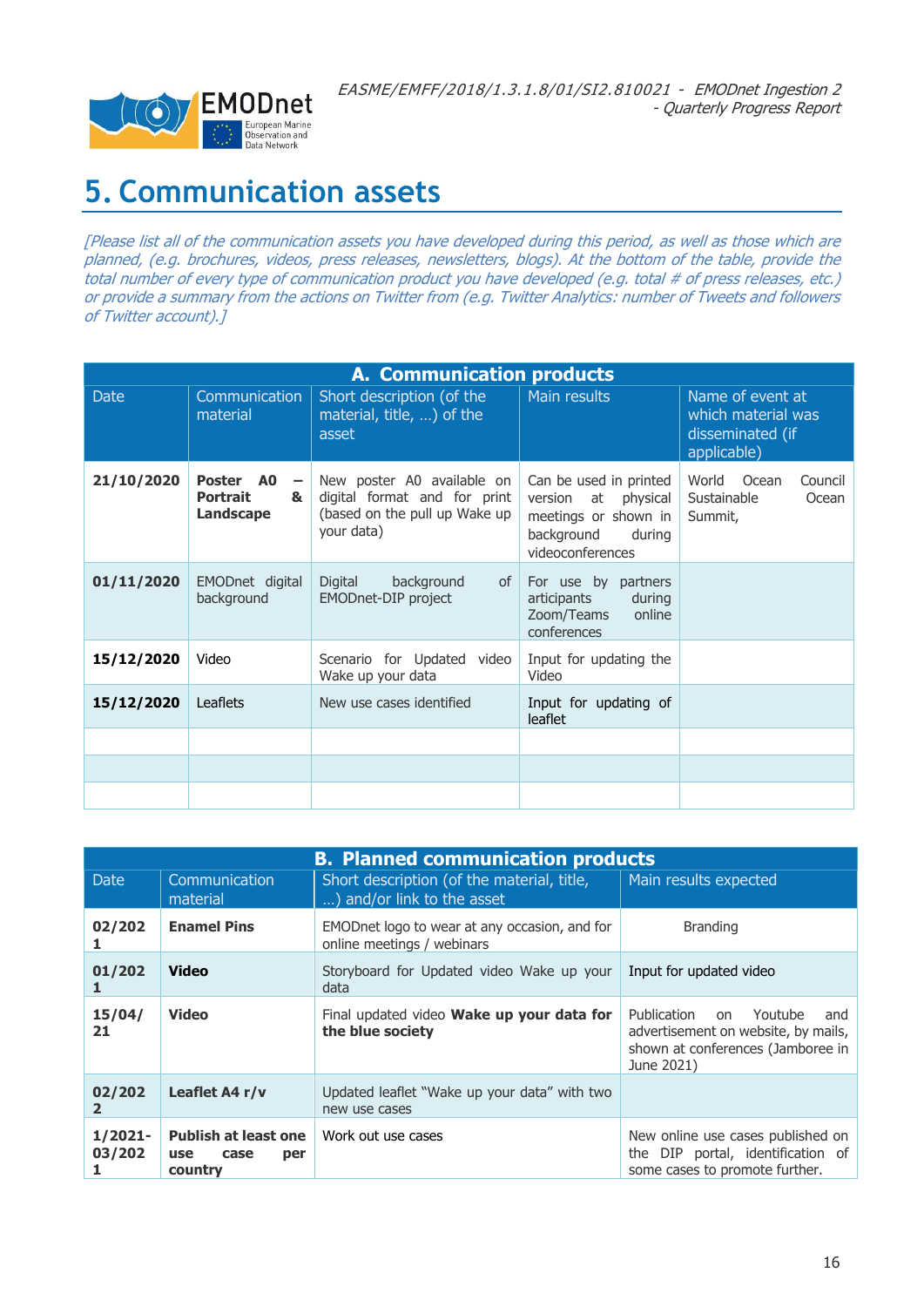

| $06 -$<br>09/202<br>1. | <b>Marketing</b><br><b>of</b><br>successful<br><b>use</b><br>cases | Use cases with high potential & impact can be<br>promoted further (Newsletter of the Secretariat<br>or Newsroom) and published on LinkedIn | the<br>Increase<br>0f<br>awareness<br>EMODnet Data Ingestion Service,<br>and conscious about the need and<br>the benefits of sharing and giving<br>open access to marine data |
|------------------------|--------------------------------------------------------------------|--------------------------------------------------------------------------------------------------------------------------------------------|-------------------------------------------------------------------------------------------------------------------------------------------------------------------------------|
|                        |                                                                    |                                                                                                                                            |                                                                                                                                                                               |
|                        |                                                                    |                                                                                                                                            |                                                                                                                                                                               |
|                        |                                                                    |                                                                                                                                            |                                                                                                                                                                               |
|                        |                                                                    |                                                                                                                                            |                                                                                                                                                                               |
|                        |                                                                    |                                                                                                                                            |                                                                                                                                                                               |
|                        |                                                                    |                                                                                                                                            |                                                                                                                                                                               |
|                        |                                                                    |                                                                                                                                            |                                                                                                                                                                               |
|                        |                                                                    |                                                                                                                                            |                                                                                                                                                                               |
|                        |                                                                    |                                                                                                                                            |                                                                                                                                                                               |
|                        |                                                                    |                                                                                                                                            |                                                                                                                                                                               |
|                        |                                                                    |                                                                                                                                            |                                                                                                                                                                               |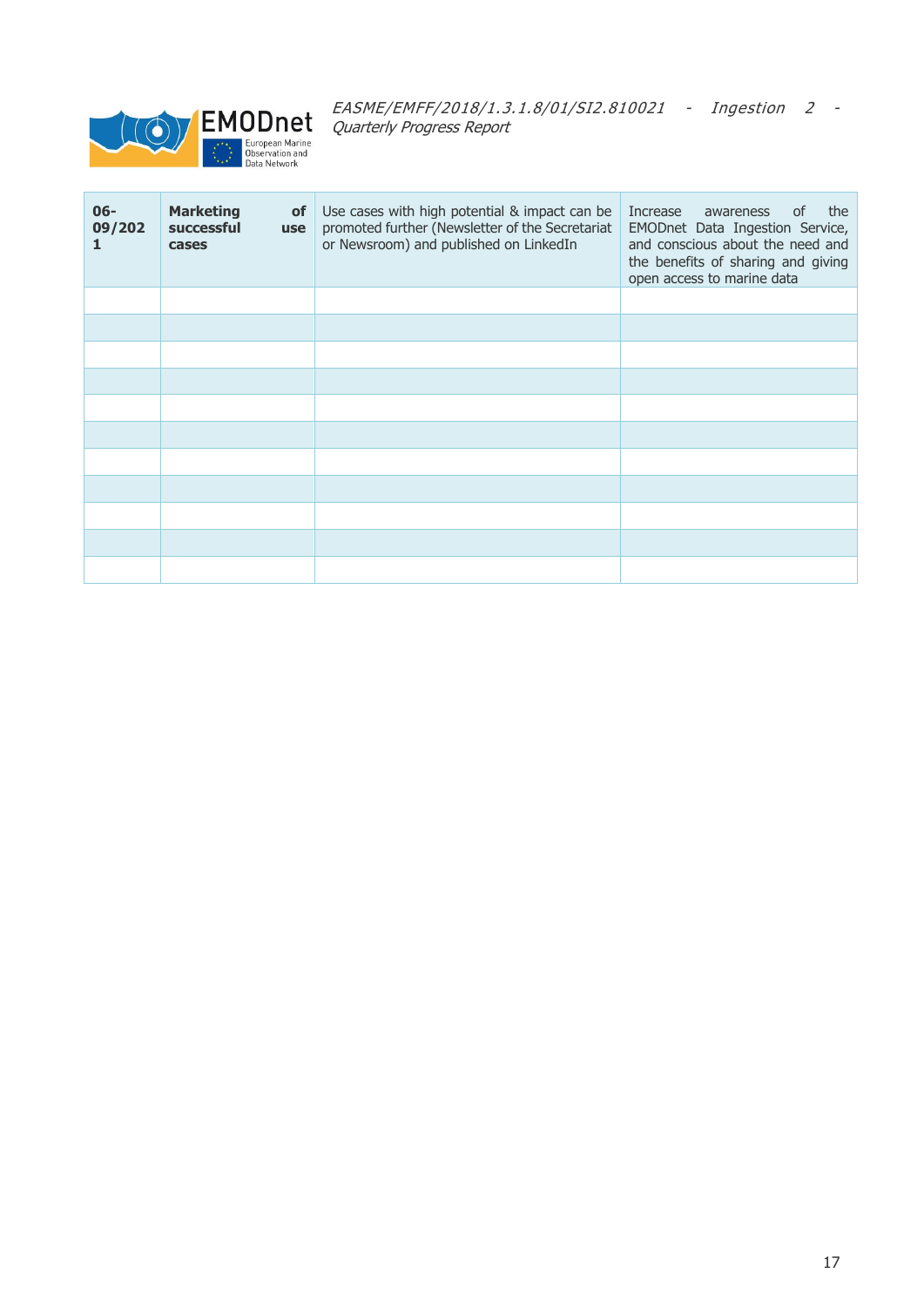

[For the reporting period, please list all publications, e.g. peer-reviewed journals, book chapters, conference papers, etc.) of which you are aware, within the reporting period, including a reference to the EMODnet data or data products which is being discussed.]

| List of known publications using EMODnet data or data products |                                                                                                                  |                                                                                                                  |                                |                                   |  |  |  |
|----------------------------------------------------------------|------------------------------------------------------------------------------------------------------------------|------------------------------------------------------------------------------------------------------------------|--------------------------------|-----------------------------------|--|--|--|
| <b>Date</b>                                                    | Type and name of journal,<br>conference,                                                                         | Publication title including $DOI  $ Author(s)<br>(if known)                                                      |                                | Organisation(s)                   |  |  |  |
| <b>TBC</b>                                                     | Geotemas Journal. 10 <sup>th</sup> Spanish Geological<br>Congress. Edition is pending of Congress<br>celebration | EMODNET project, the Ingestion<br>Portal and the relevance of the<br>Database and Spatial Data<br>Infrastructure | Javier Valencia, Gemma Ercilla | Institute of Marine Science, CSIC |  |  |  |
|                                                                |                                                                                                                  |                                                                                                                  |                                |                                   |  |  |  |
|                                                                |                                                                                                                  |                                                                                                                  |                                |                                   |  |  |  |
|                                                                |                                                                                                                  |                                                                                                                  |                                |                                   |  |  |  |
|                                                                |                                                                                                                  |                                                                                                                  |                                |                                   |  |  |  |
|                                                                |                                                                                                                  |                                                                                                                  |                                |                                   |  |  |  |
|                                                                |                                                                                                                  |                                                                                                                  |                                |                                   |  |  |  |
|                                                                |                                                                                                                  |                                                                                                                  |                                |                                   |  |  |  |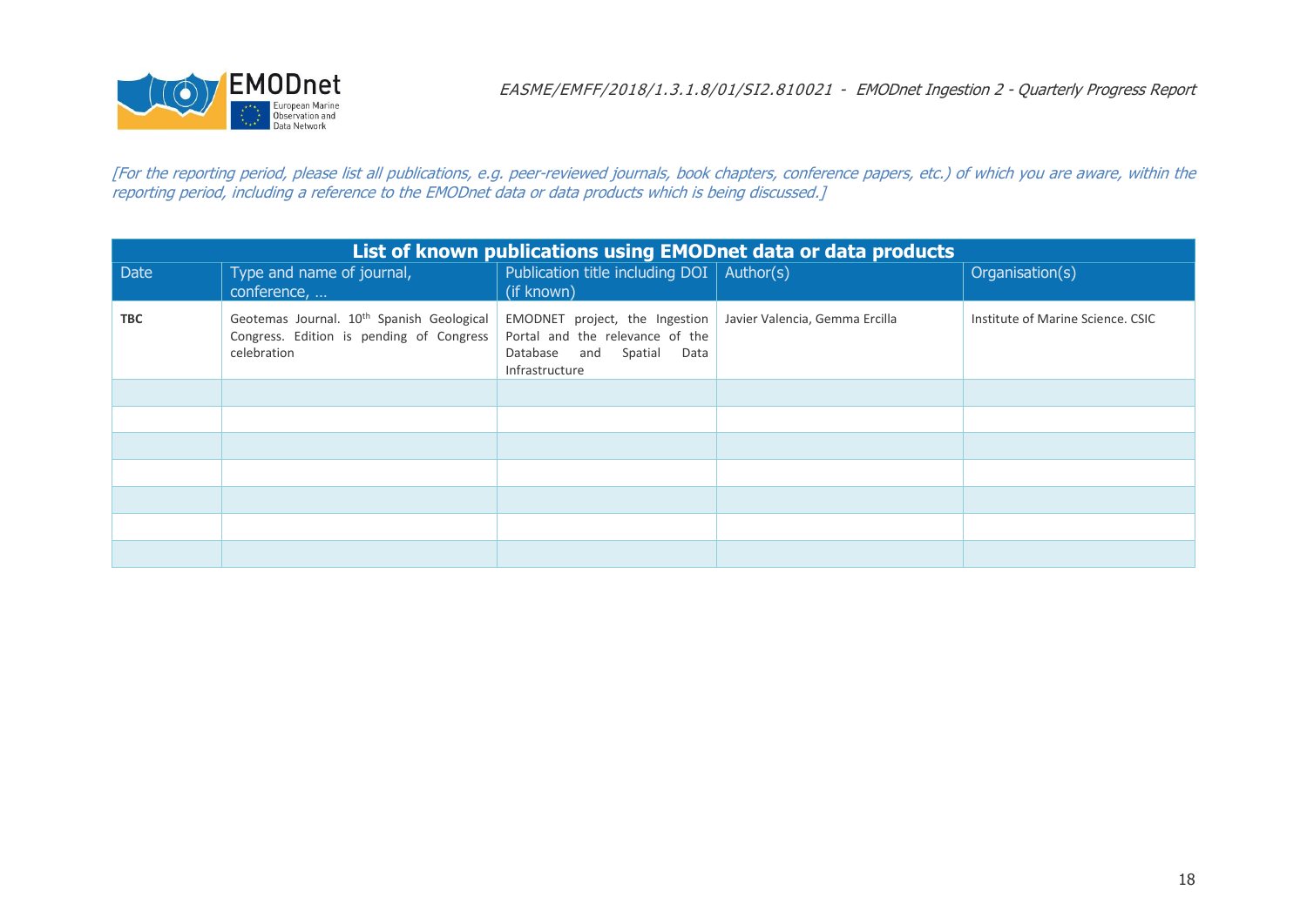

## <span id="page-18-0"></span>**6. Monitoring indicators**

#### **Portal statistics:**

All EMODnet Thematic portals and the Central EMODnet portal have included references and links to the EMODnet Ingestion portal. The portal statistics illustrate that the COVID-19 crisis still has a major effect on the number of visitors and visits. Normally being used to at least 10.000 visitors per month, these statistics have largely decreased since March 2020 to no more than 700 - 1.000 visitors per month.

| Month    | <b>Unique</b><br>visitors | <b>Number</b><br>of visits | Pages   | <b>Hits</b> | <b>Bandwidth</b> |
|----------|---------------------------|----------------------------|---------|-------------|------------------|
| Jan 2020 | 17,873                    | 76,507                     | 84,538  | 98,382      | 1.06 GB          |
| Feb 2020 | 11,708                    | 47,943                     | 61,344  | 70,574      | 1.08 GB          |
| Mar 2020 | 2,909                     | 11,340                     | 92,592  | 103,103     | 1.73 GB          |
| Apr 2020 | 1,096                     | 32,546                     | 57,386  | 66,624      | 1.57 GB          |
| May 2020 | 1,085                     | 22,807                     | 197,560 | 205,591     | 3.29 GB          |
| Jun 2020 | 678                       | 1,034                      | 28,211  | 35,450      | 1.11 GB          |
| Jul 2020 | 651                       | 1,355                      | 7,035   | 15,301      | 824.44 MB        |
| Aug 2020 | 636                       | 957                        | 8,708   | 16,843      | 948.72 MB        |
| Sep 2020 | 775                       | 1,250                      | 6,879   | 20,040      | 1.26 GB          |
| Oct 2020 | 914                       | 1,389                      | 6,336   | 17,888      | 1.16 GB          |
| Nov 2020 | 993                       | 1,452                      | 8,716   | 20,414      | 1.30 GB          |
| Dec 2020 | 1,054                     | 1,579                      | 17,001  | 27,045      | 1.40 GB          |

#### Table: portal statistics as collected with AWStats

The webstatistics are collected with AWStats. During the reporting period also a connection has been made with EMODnet MATOMO both for the main portal and the submission service. The indicators as derived from MATOMO - Grafana will be used in the next quarterly report, under the condition that EMODnet Ingestion is activated in Grafana.

#### **Statistics of submissions**.

In the reporting period, the number of **Submissions** went **from 822 to 853,** the number of **published data submissions 'as is'** in the View Submissions service increased **from 674 to 721 (**metadata forms and related data sets), while the number of **submissions** that have been elaborated **to phase II,** implicating uptake in national and European marine data infrastructures, feeding into EMODnet, increased **from 286 to 315.** The following figures give characteristics of those published submissions.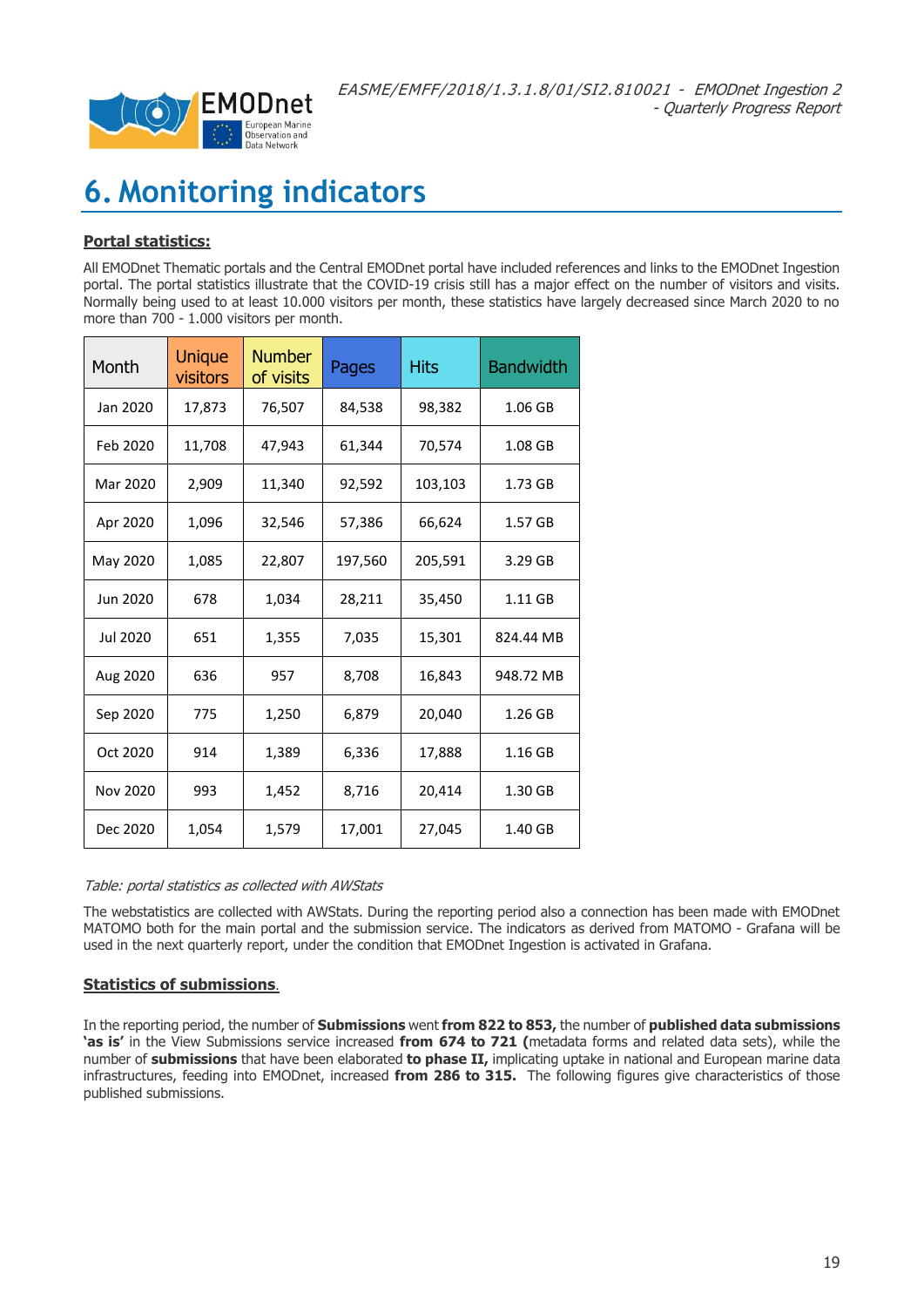



*Image: Submissions and processing in time*



*Image: Published submissions (721) by theme*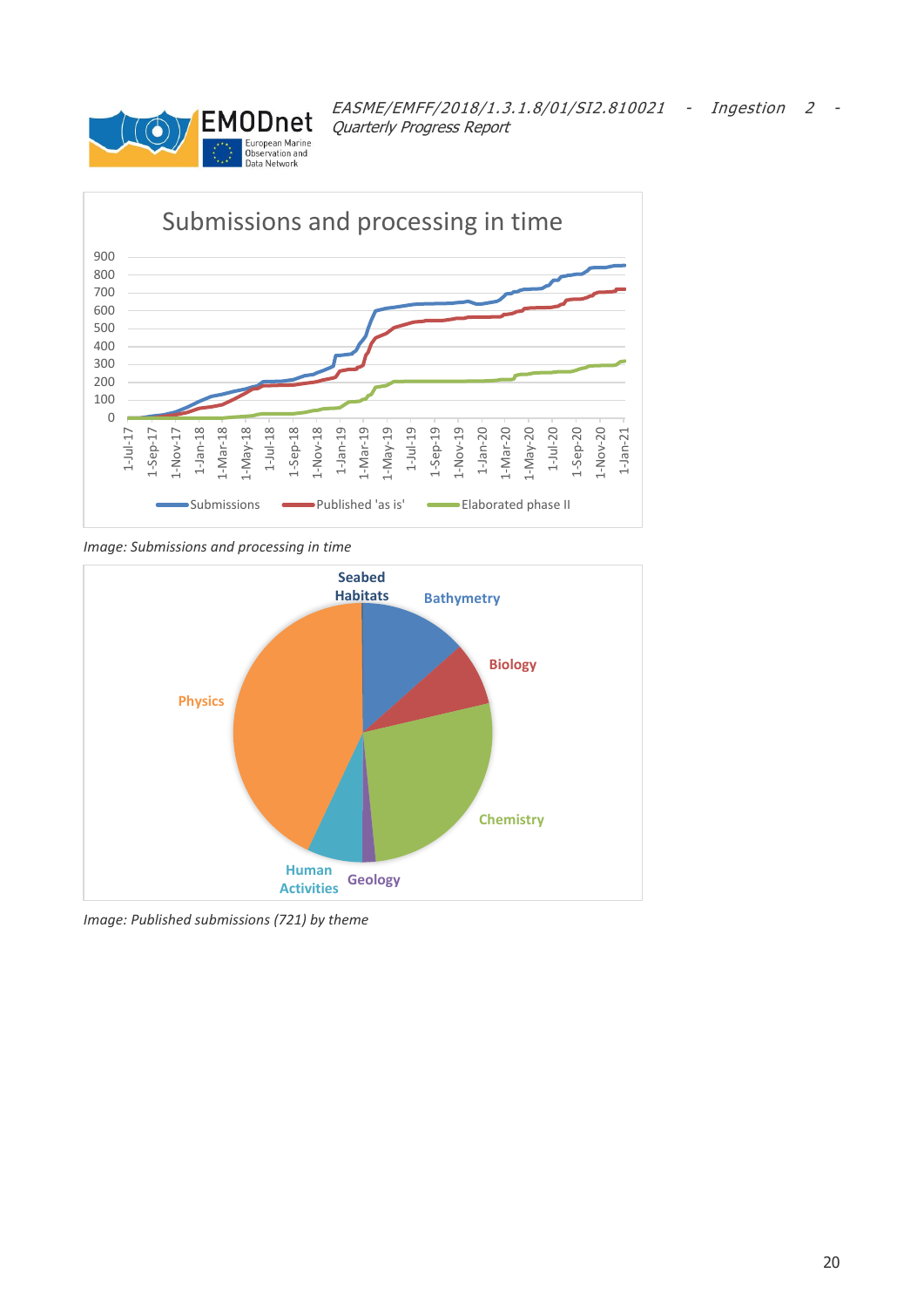







*Image: Published submissions (721) by assigned data centres*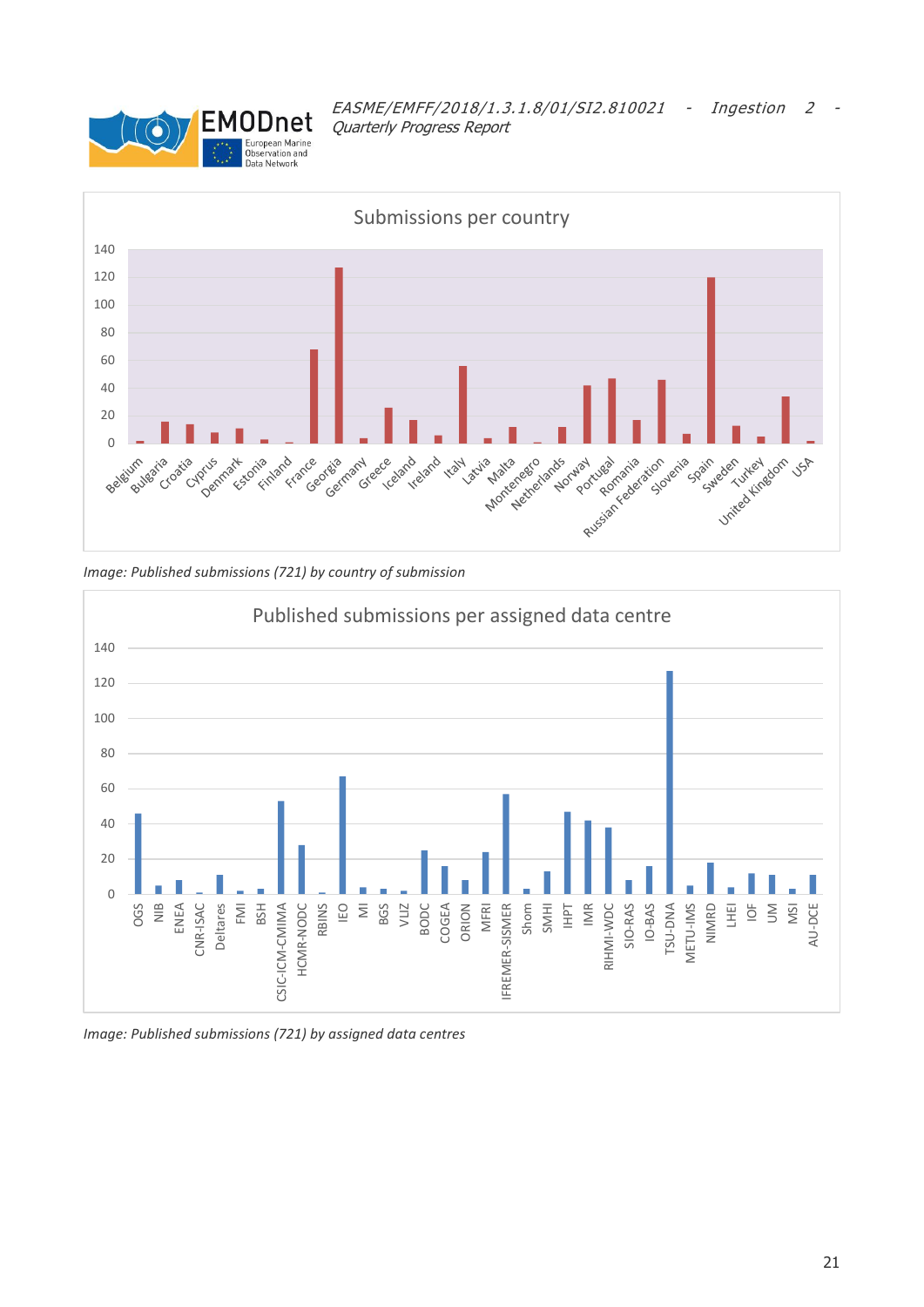

| <b>EDMO</b> | <b>DATA ORIGINATOR / HOLDING CENTRE</b>   | <b>No</b>      | <b>SECTOR</b> | <b>COUNTRY</b>  |
|-------------|-------------------------------------------|----------------|---------------|-----------------|
|             |                                           |                |               |                 |
| 4882        | AQUA4C                                    | $\mathbf{1}$   | Company       | Belgium         |
|             |                                           |                |               |                 |
| 4730        | GeoMarine Ltd.                            | $\mathbf{1}$   | Company       | <b>Bulgaria</b> |
|             |                                           |                |               |                 |
| 5031        | Petro Celtic Varna Office                 | 3              | Company       | <b>Bulgaria</b> |
| 5231        | Berring Data Collective                   | $\mathbf{1}$   | Company       | Denmark         |
|             |                                           |                |               |                 |
| 1265        | Scientific - Research Firm "GAMMA"        | 18             | Company       | Georgia         |
| 4877        |                                           | 85             |               |                 |
|             | Laboratory research centre LTD            |                | Company       | Georgia         |
| 4999        | Napirdatsva Ltd                           | 9              | Company       | Georgia         |
|             |                                           |                |               |                 |
| 5066        | Black Sea Aquaculture Company LLC         | 15             | Company       | Georgia         |
|             |                                           |                |               |                 |
| 2764        | ETT S.p.A.                                | 1              | Company       | Italy           |
| 4750        | Water Services Corporation                | 3              | Company       | Malta           |
|             |                                           |                |               |                 |
| 5151        | AquaBioTech Group                         | 1              | Company       | Malta           |
|             |                                           |                |               |                 |
| 1357        | NoordzeeWind BV                           | 5              | Company       | Netherlands     |
| 1528        | Deltares                                  | 8              | Company       | Netherlands     |
|             |                                           |                |               |                 |
| 5045        | Bureau Waardenburg BV                     | $\overline{2}$ | Company       | Netherlands     |
|             | ESGEMAR/ Esgemar S.A. Estudios geologicos |                |               |                 |
| 1746        | marinos                                   | $\overline{7}$ | Company       | Spain           |
| 5043        | Eco-Dive                                  | $\overline{2}$ | Company       | Spain           |
|             |                                           |                |               |                 |
| 4916        | Holmen Papper Ab                          | $\overline{2}$ | Company       | Sweden          |
|             |                                           |                |               |                 |
| 2657        | <b>GEMS Survey Ltd</b>                    | $\mathbf{1}$   | Company       | United Kingdom  |
| 3006        | <b>SSE Renewables</b>                     | $\mathbf{1}$   | Company       | United Kingdom  |
|             |                                           |                |               |                 |
| 4171        | Partrac - Head office                     | 1              | Company       | United Kingdom  |
|             |                                           |                |               |                 |
| 2857        | Fugro GeoConsulting Limited               | 1              | Company       | United Kingdom  |
| 5209        | Saildrone                                 | $\overline{2}$ | Company       | <b>USA</b>      |
|             |                                           |                |               |                 |
| 1032        | Black Sea Basin Directorate               | $\overline{4}$ | Government    | Bulgaria        |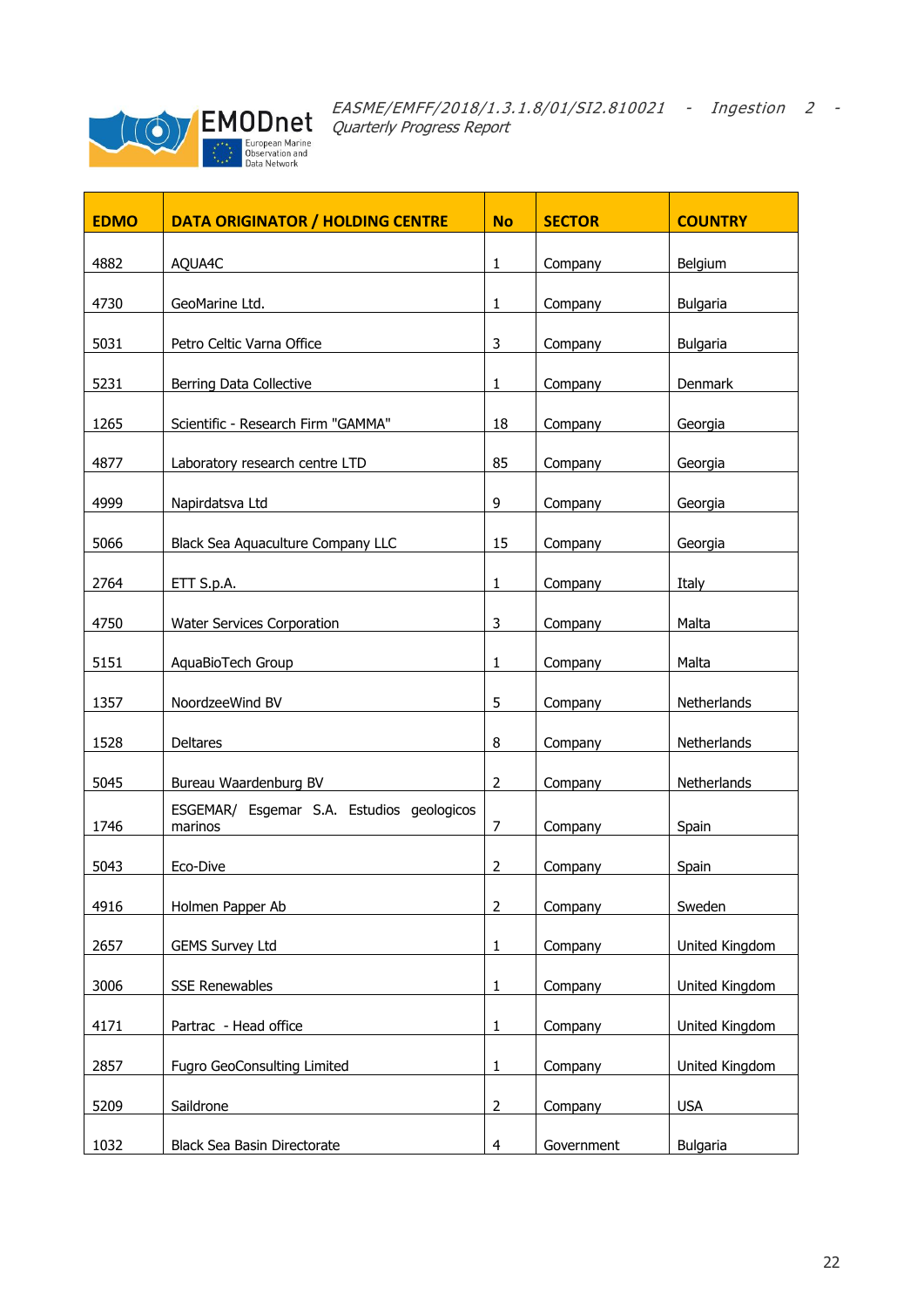

| 4729 | Sea-Danube<br>Coastal<br>Association<br>Black<br>for<br>Research and Development                      | 1                       | Government | <b>Bulgaria</b> |
|------|-------------------------------------------------------------------------------------------------------|-------------------------|------------|-----------------|
| 249  | Department of Fisheries and Marine Research,<br>Division of Marine Biology and Ecology                | $\overline{2}$          | Government | Cyprus          |
| 3308 | Department of Transport, Tourism and Sport                                                            | 1                       | Government | Ireland         |
| 1130 | ARPA Emilia-Romagna - Struttura Oceanografica<br>Daphne                                               | $\overline{2}$          | Government | Italy           |
| 3009 | ISPRA-Institute for Environmental Protection and<br>Research                                          | 17                      | Government | Italy           |
| 4938 | Portofino Marine Protected Area                                                                       | $\overline{2}$          | Government | Italy           |
| 5046 | ARPA Liguria                                                                                          | 1                       | Government | Italy           |
| 179  | Malta Environment and Planning Authority -<br><b>Environment Protection Directorate</b>               | 1                       | Government | Malta           |
| 706  | Transport Malta - Maritime Division (ex. Malta<br>Maritime Authority)                                 | $\mathbf{1}$            | Government | Malta           |
| 4751 | Environment and Resources Authority                                                                   | 6                       | Government | Malta           |
| 574  | Royal Netherlands Navy, Hydrographic Service                                                          | 1                       | Government | Netherlands     |
| 1526 | Rijkswaterstaat Water, Traffic and Environment                                                        | 9                       | Government | Netherlands     |
| 3348 | Portuguese Environment Agency                                                                         | $\overline{\mathbf{4}}$ | Government | Portugal        |
| 4609 | Directorate-General for Territorial Development                                                       | 6                       | Government | Portugal        |
| 5047 | Director General of Health - Information and<br>Analysis Services Directorate                         | 33                      | Government | Portugal        |
| 1755 | Environmental Agency of the Republic of Slovenia                                                      | 1                       | Government | Slovenia        |
| 4879 | Ministry of Agriculture, Forestry and Food of<br>Republic of Slovenia                                 | $\overline{2}$          | Government | Slovenia        |
| 354  | PdE/ Harbours Authority. Physical Environment<br>Department                                           | 1                       | Government | Spain           |
| 28   | Environment,<br><b>Fisheries</b><br>Centre<br>for<br>and<br>Aquaculture Science, Lowestoft Laboratory | 3                       | Government | United Kingdom  |
| 1604 | The Crown Estate                                                                                      | 8                       | Government | United Kingdom  |
| 1165 | Black Sea NGO Network                                                                                 | $\overline{2}$          | <b>NGO</b> | Bulgaria        |
| 4727 | NGO MARINE SOUND                                                                                      | 4                       | <b>NGO</b> | <b>Bulgaria</b> |
| 4537 | ORION                                                                                                 | 6                       | <b>NGO</b> | Cyprus          |
| 4844 | Keep the Estonian Sea Tidy Association                                                                | 1                       | <b>NGO</b> | Estonia         |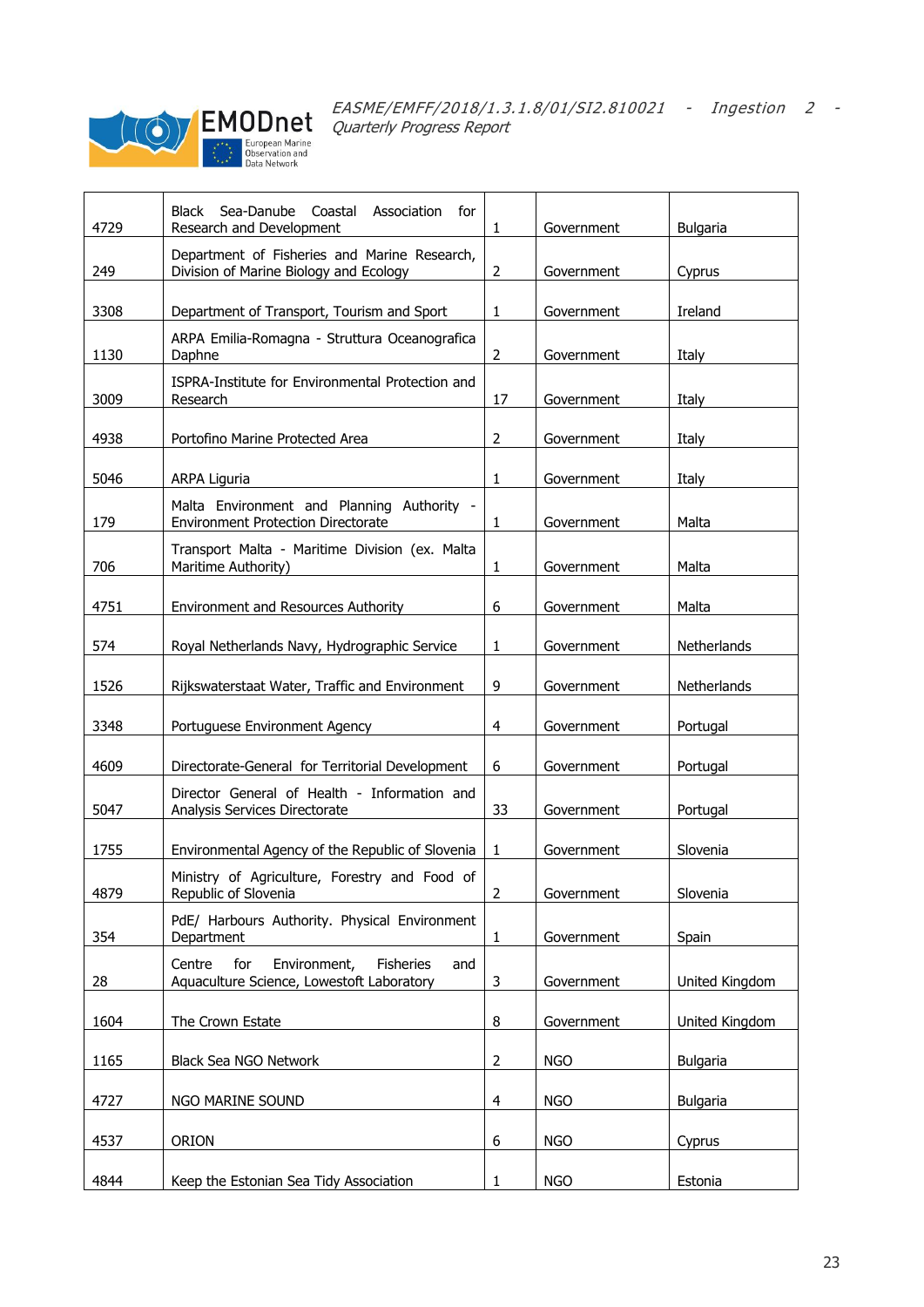

| 5079 | Non-governmental environmental organization<br>"Mare Nostrum"                                     | $\mathbf{1}$ | <b>NGO</b>         | Romania         |
|------|---------------------------------------------------------------------------------------------------|--------------|--------------------|-----------------|
|      |                                                                                                   |              |                    |                 |
| 4840 | The Keep Sweden Tidy Foundation                                                                   | 3            | <b>NGO</b>         | Sweden          |
|      |                                                                                                   |              |                    |                 |
| 422  | <b>Flanders Marine Institute</b>                                                                  | 1            | Research Institute | Belgium         |
|      | Institute of Biodiversity and Ecosystem Research,                                                 |              |                    |                 |
| 3429 | <b>Bulgarian Academy of Sciences</b>                                                              | $\mathbf{1}$ | Research Institute | <b>Bulgaria</b> |
|      | Bulgarian National Oceanographic Data Centre,                                                     |              |                    |                 |
| 692  | Institute of Oceanology                                                                           | $\mathbf{1}$ | Research Institute | <b>Bulgaria</b> |
|      |                                                                                                   |              |                    |                 |
| 700  | Institute of Oceanography and Fisheries                                                           | 14           | Research Institute | Croatia         |
| 3979 | Estonian Environmental Research Centre                                                            | 1            | Research Institute | Estonia         |
|      |                                                                                                   |              |                    |                 |
| 1104 | Finnish Environment Institute                                                                     | $\mathbf{1}$ | Research Institute | Finland         |
|      |                                                                                                   |              |                    |                 |
| 1725 | Finnish Meteorological Institute                                                                  | 1            | Research Institute | Finland         |
|      | IFREMER / IDM / SISMER - Scientific Information                                                   |              |                    |                 |
| 486  | Systems for the SEA                                                                               | 45           | Research Institute | France          |
|      |                                                                                                   |              |                    |                 |
| 1054 | <b>IFREMER Head Office</b>                                                                        | 21           | Research Institute | France          |
|      | CNRS Paris Institute of Earth Physics, Marine                                                     |              |                    |                 |
| 3187 | Geoscience Laboratory                                                                             | $\mathbf{1}$ | Research Institute | France          |
|      | Physics and Satellite oceanography<br>Ocean                                                       |              |                    |                 |
|      | laboratory (LOPS) - UMR 6523 CNRS-Ifremer-                                                        |              |                    |                 |
| 4536 | IRD-UBO                                                                                           | 2            | Research Institute | France          |
|      | Baltic Sea<br>Leibniz Institute for<br>Research                                                   |              |                    |                 |
| 100  | Warnemünde                                                                                        | $\mathbf{1}$ | Research Institute | Germany         |
|      | Baltic Sea Research Institute Warnemuende,                                                        |              |                    |                 |
| 116  | Marine Geology Department                                                                         | 1            | Research Institute | Germany         |
|      | <b>GEOMAR Helmholtz Centre for Ocean Research</b>                                                 |              |                    |                 |
| 2947 | Kiel                                                                                              | 1            | Research Institute | Germany         |
|      | Hellenic Centre for Marine Research, Institute of                                                 |              |                    |                 |
| 164  | Oceanography (HCMR/IO)                                                                            | 22           | Research Institute | Greece          |
|      | Hellenic Centre for Marine Research, Hellenic                                                     |              |                    |                 |
|      | National<br>Oceanographic<br>Centre<br>Data                                                       |              |                    |                 |
| 269  | (HCMR/HNODC)                                                                                      | 3            | Research Institute | Greece          |
|      |                                                                                                   |              |                    |                 |
| 4766 | Marine and Freshwater Research Institute                                                          | 17           | Research Institute | Iceland         |
| 396  | Marine Institute                                                                                  | 5            | Research Institute | Ireland         |
|      |                                                                                                   |              |                    |                 |
| 5229 | CNR, Institute for the study of anthropic impacts<br>and sustainability in the marine environment | $\mathbf{1}$ | Research Institute |                 |
|      |                                                                                                   |              |                    | Italy           |
| 134  | CNR, Institute of Marine Sciences S.S. of Lerici<br>(SP)                                          | 3            | Research Institute | Italy           |
|      |                                                                                                   |              |                    |                 |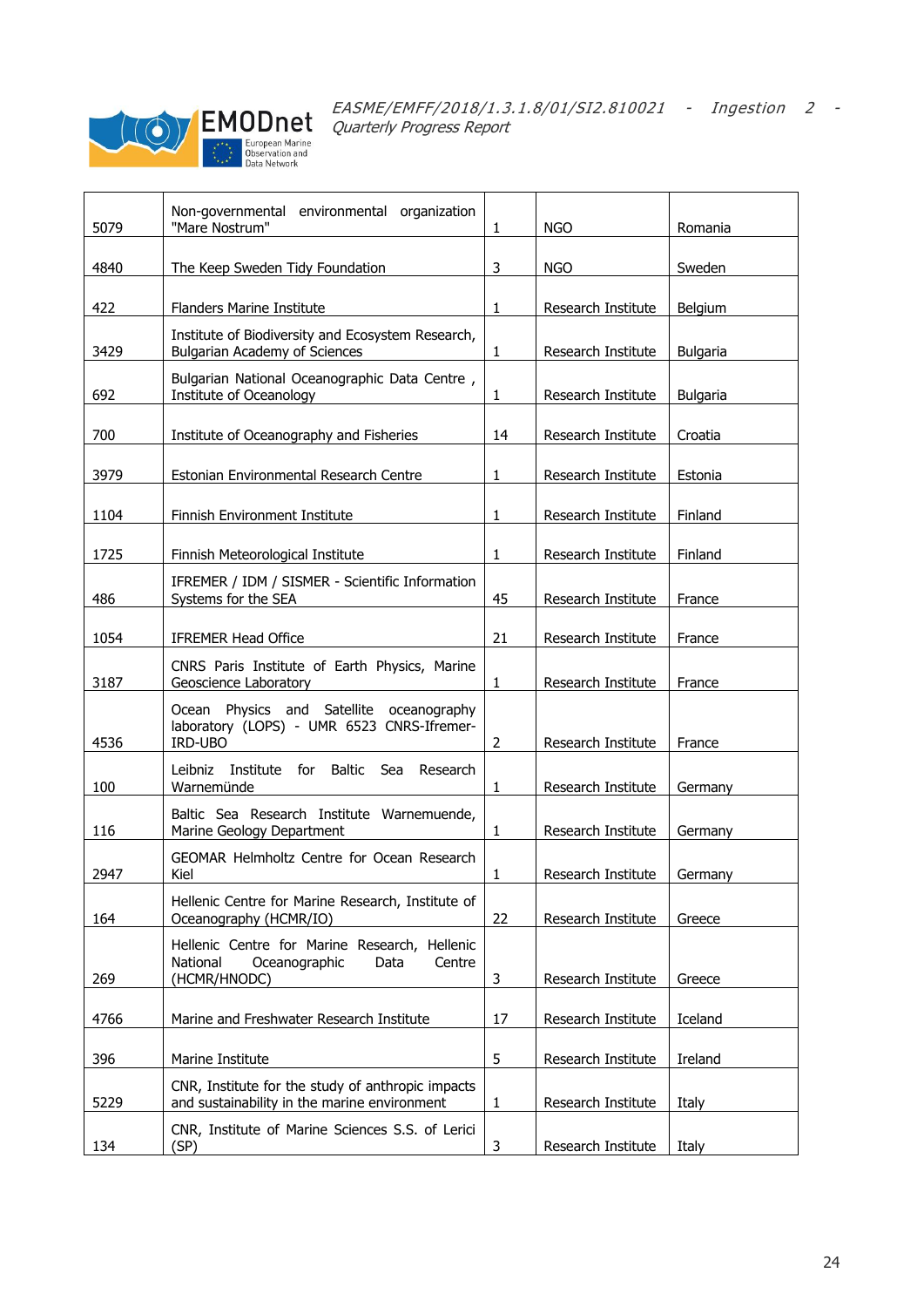

| 136  | ENEA Centro Ricerche Ambiente Marino - La<br>Spezia                                                                                                          | 14             | Research Institute | Italy                 |
|------|--------------------------------------------------------------------------------------------------------------------------------------------------------------|----------------|--------------------|-----------------------|
| 642  | Joint Research Centre (JRC)                                                                                                                                  | 10             | Research Institute | Italy                 |
| 4809 | National Research Council of Italy - Institute for<br>Marine and Coastal Environment (IAMC) (Sezione<br>Capo Granitola)                                      | $\mathbf{1}$   | Research Institute | Italy                 |
| 698  | Latvian Institute of Aquatic Ecology                                                                                                                         | $\overline{2}$ | Research Institute | Latvia                |
| 4762 | Foundation for Environmental Education - Latvia                                                                                                              | 1              | Research Institute | Latvia                |
| 5017 | Institute of Electronics and Computer Science                                                                                                                | $\mathbf{1}$   | Research Institute | Latvia                |
| 2432 | Institute of Marine Biology (IMBK)                                                                                                                           | $\mathbf{1}$   | Research Institute | Montenegro            |
| 1340 | Wageningen Marine Research, IJmuiden                                                                                                                         | $\overline{2}$ | Research Institute | Netherlands           |
| 612  | Institute of Marine Research - Norwegian Marine<br>Data Centre (NMD)                                                                                         | $\mathbf{1}$   | Research Institute | Norway                |
| 1212 | Norwegian Meteorological Institute                                                                                                                           | 28             | Research Institute | Norway                |
| 1417 | Norwegian Institute of Water Research (NIVA)                                                                                                                 | 4              | Research Institute | Norway                |
| 697  | National Institute for Marine Research and<br>Development "Grigore Antipa"                                                                                   | 16             | Research Institute | Romania               |
| 686  | P.P.Shirshov Institute of Oceanology, Southern<br>branch                                                                                                     | $\mathbf{1}$   | Research Institute | Russian<br>Federation |
| 681  | Research<br>All-Russia<br>Institute<br>of<br>Hydrometeorological Information - World Data<br>Centre (RIHMI-WDC) National Oceanographic<br>Data Centre (NODC) | 36             | Research Institute | Russian<br>Federation |
| 682  | Atlantic Scientific Research Institute for Marine<br>Fishery and Oceanography                                                                                | 12             | Research Institute | Russian<br>Federation |
| 684  | Arctic and Antarctic Research Institute,<br>Roshydromet (Saint-Petersburg)                                                                                   | $\mathbf{1}$   | Research Institute | Russian<br>Federation |
| 685  | P.P.Shirshov Institute of Oceanology, RAS                                                                                                                    | 12             | Research Institute | Russian<br>Federation |
| 949  | World Data Centre-B For Oceanography                                                                                                                         | 7              | Research Institute | Russian<br>Federation |
| 1229 | National Institute of Biology - Marine Biology<br>Station                                                                                                    | 1              | Research Institute | Slovenia              |
| 4878 | Institute for Water of the Republic of Slovenia                                                                                                              | 3              | Research Institute | Slovenia              |
| 2157 | CSIC-ICM-CMIMA/ Institute of Marine Sciences.<br>Mediterranean<br>Marine<br>and<br>Environmental<br>Research Centre. Department of Marine Science.           | 6              | Research Institute | Spain                 |
| 280  | CSIC-ICM/ Institute of Marine Sciences                                                                                                                       | 28             | Research Institute | Spain                 |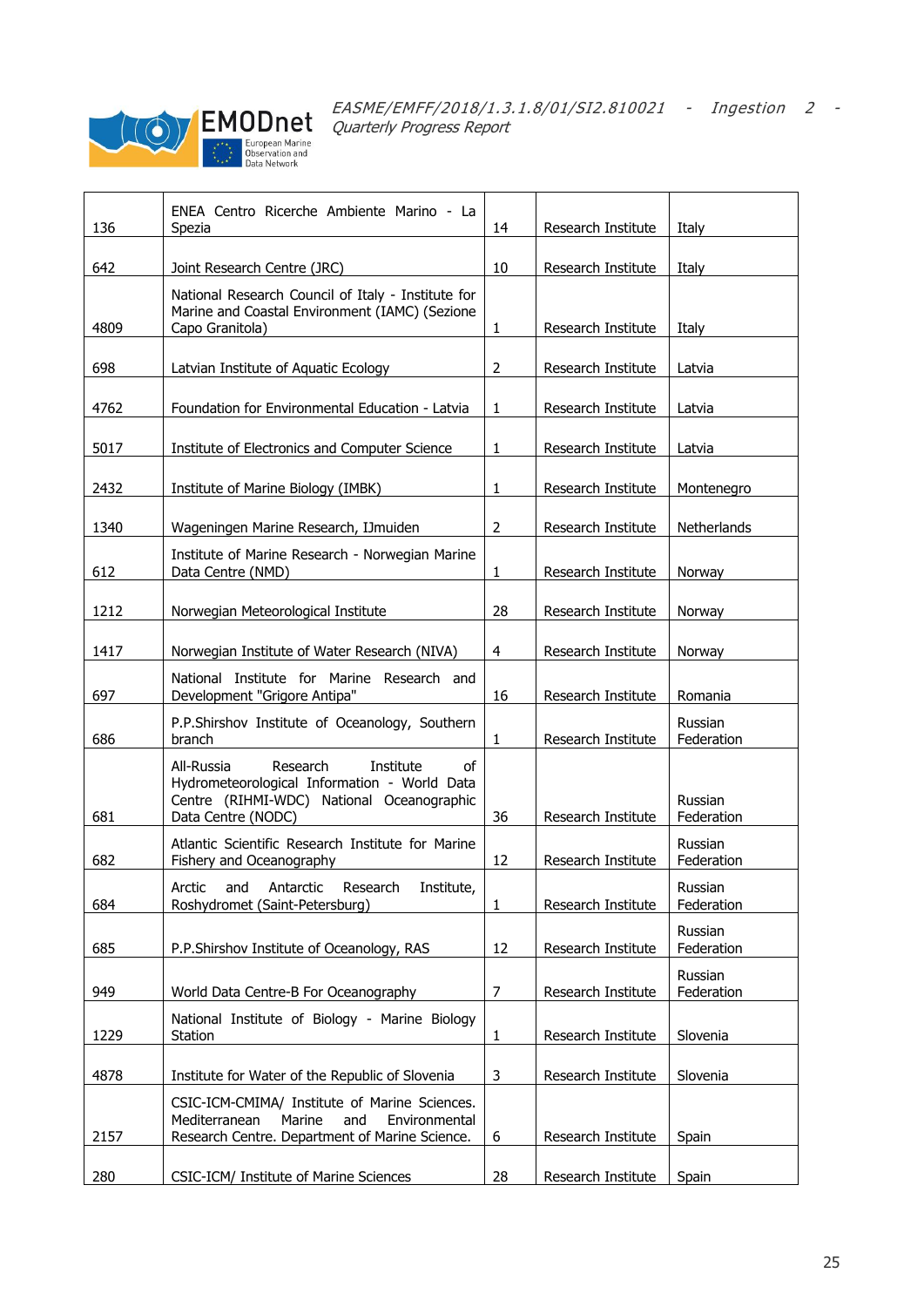

| 310  | IGME, Geological Survey of Spain                                                                                                                                         | 11             | Research Institute | Spain                 |
|------|--------------------------------------------------------------------------------------------------------------------------------------------------------------------------|----------------|--------------------|-----------------------|
| 353  | IEO/ Spanish Oceanographic Institute                                                                                                                                     | 39             | Research Institute | Spain                 |
| 1396 | IACT-UGR-CSIC / Andalusian Earth Sciences<br>Institute                                                                                                                   | 5              | Research Institute | Spain                 |
| 1402 | IEO/<br>Santander<br>Experimental<br>Aquaculture<br><b>Facilities</b>                                                                                                    | 1              | Research Institute | Spain                 |
| 1404 | IEO/ Vigo Oceanographic Centre                                                                                                                                           | 10             | Research Institute | Spain                 |
| 1405 | IEO/ Malaga Oceanographic Centre                                                                                                                                         | $\mathbf{1}$   | Research Institute | Spain                 |
| 1408 | IEO/ Murcia Experimental Aquaculture Facilities                                                                                                                          | 19             | Research Institute | Spain                 |
| 1623 | AZTI - Tecnalia, Headquarters Pasaia(Gipuzkoa)                                                                                                                           | 1              | Research Institute | Spain                 |
| 2550 | Institute of Marine Sciences, Barcelona                                                                                                                                  | 7              | Research Institute | Spain                 |
| 3497 | PLOCAN/ Oceanic Platform of the Canary Islands                                                                                                                           | 4              | Research Institute | Spain                 |
| 4883 | ULPGC-IOCAG/ Institute of Oceanography and<br>Global Change                                                                                                              | 1              | Research Institute | Spain                 |
| 545  | Swedish Meteorological and Hydrological Institute                                                                                                                        | 8              | Research Institute | Sweden                |
| 2696 | Turkish Marine Research Foundation (TUDAV)                                                                                                                               | 1              | Research Institute | Turkey                |
| 42   | British Geological Survey, Edinburgh                                                                                                                                     | 3              | Research Institute | United Kingdom        |
| 44   | Scottish Association for Marine Science                                                                                                                                  | 1              | Research Institute | United Kingdom        |
| 2135 | Marine Scotland Science                                                                                                                                                  | 21             | Research Institute | <b>United Kingdom</b> |
| 449  | Ghent University, Faculty of Sciences, Department<br>of Biology, Marine Biology Section                                                                                  | 1              | University         | Belgium               |
| 729  | Aarhus University, Department of Bioscience,<br>Marine Ecology Roskilde                                                                                                  | $\overline{4}$ | University         | Denmark               |
| 3037 | Aarhus University, Danish Centre for Environment<br>and Energy                                                                                                           | 6              | University         | Denmark               |
| 713  | Marine Systems Institute at Tallinn University of<br>Technology                                                                                                          | $\mathbf{1}$   | University         | Estonia               |
| 3324 | University of Leipzig                                                                                                                                                    | $\mathbf{1}$   | University         | Germany               |
| 3453 | University Bayreuth                                                                                                                                                      | $\overline{2}$ | University         | Germany               |
| 302  | University of Athens, Department of Chemistry,<br>of Inorganic<br>Division<br>and<br>Environmental<br>Chemistry, Environmental and Marine Chemistry<br>Group (EMCG/UATH) | 1              | University         | Greece                |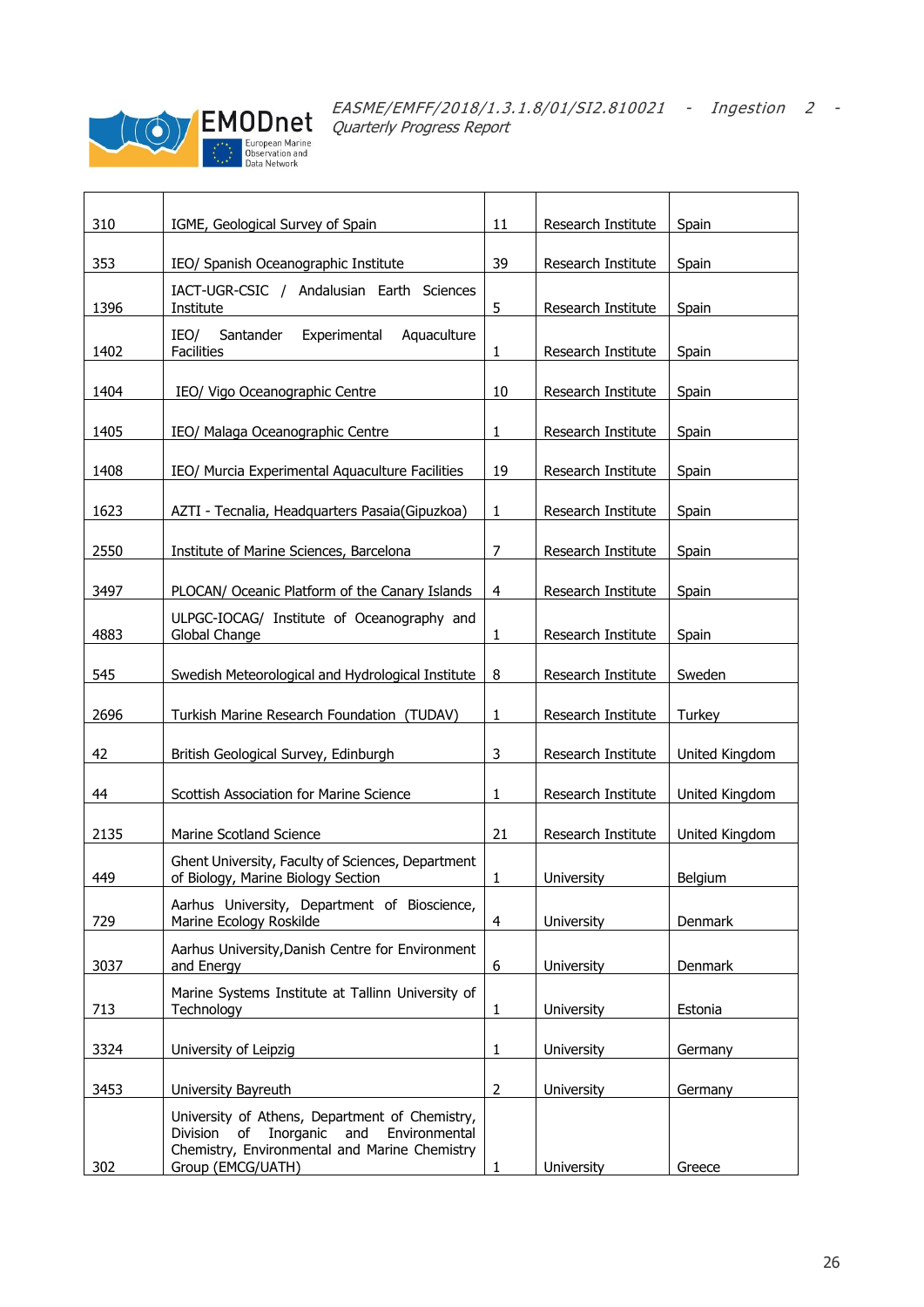

| 774  |                                                                                                              | $\mathbf{1}$   | University        | Ireland        |
|------|--------------------------------------------------------------------------------------------------------------|----------------|-------------------|----------------|
|      | <b>NUI Galway</b>                                                                                            |                |                   |                |
| 1631 | University of Tuscia-Viterbo                                                                                 | 3              | University        | Italy          |
| 4881 |                                                                                                              | $\mathbf{1}$   | University        | Italy          |
|      | University of Rome Tor Vergata                                                                               |                |                   |                |
|      | International Ocean Institute - Malta Operational<br>(University Of Malta)<br>Centre<br>$\prime$<br>Physical |                |                   |                |
| 708  | Oceanography Unit                                                                                            | 11             | University        | Malta          |
| 4595 | University of Bergen / Geophysical Institute                                                                 | 9              | University        | Norway         |
| 2516 | University of Algarve, Marine Sciences Centre                                                                | 2              | University        | Portugal       |
| 4880 | Marine and Environmental Sciences Centre -<br>Faculty of Sciences of the University of Lisbon                | $\overline{4}$ | University        | Portugal       |
| 342  | ULPGC/ Las Palmas University. Department of<br>Physics                                                       | 1              | University        | Spain          |
| 2163 | UVIGO/ University of Vigo                                                                                    | 6              | University        | Spain          |
| 4937 | IISTA/ Andalousian Interuniversitary Institute for<br>the Reseach on the Earth System                        | 1              | University        | Spain          |
| 2172 | UB/ Barcelona University                                                                                     | 3              | University        | Spain          |
| 2209 | Stockholm University, Department of Meteorology                                                              | $\mathbf{1}$   | <b>University</b> | Sweden         |
| 696  | Institute of Marine<br>Sciences, Middle East<br><b>Technical University</b>                                  | $\overline{4}$ | University        | Turkey         |
| 4748 | University of Kyrenia                                                                                        | $\overline{4}$ | University        | Turkey         |
| 2817 | University of St Andrews, School of Biology                                                                  | 1              | University        | United Kingdom |

*Table: Overview of data originators and holding centres with number of related submissions*